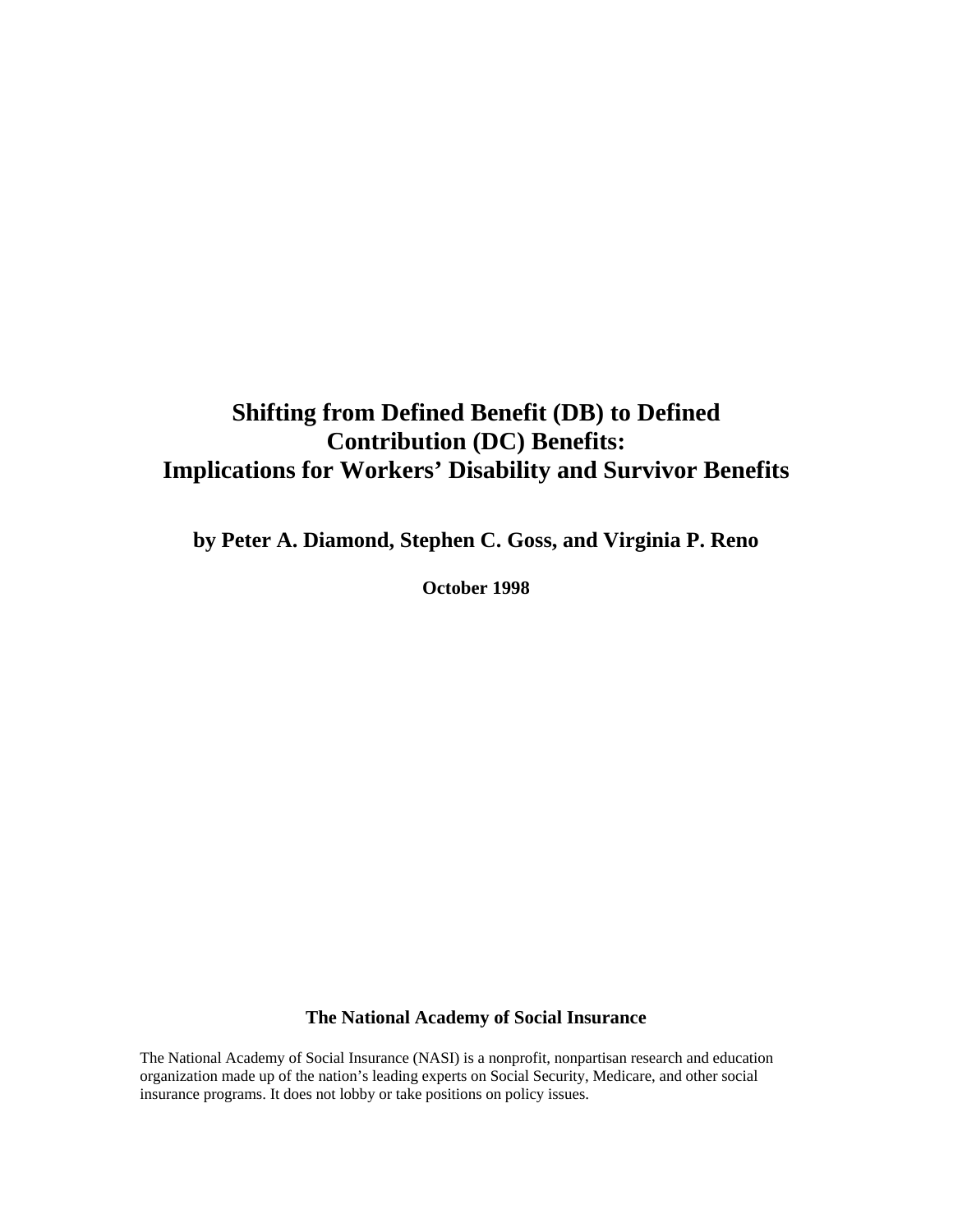# **Contents**

|    | I. Present Law Social Security Benefits for Disabled Workers and Young Survivors6                                                                                                                                                                                                                                                                                                                                                                                                                                                                                                    |
|----|--------------------------------------------------------------------------------------------------------------------------------------------------------------------------------------------------------------------------------------------------------------------------------------------------------------------------------------------------------------------------------------------------------------------------------------------------------------------------------------------------------------------------------------------------------------------------------------|
|    |                                                                                                                                                                                                                                                                                                                                                                                                                                                                                                                                                                                      |
|    |                                                                                                                                                                                                                                                                                                                                                                                                                                                                                                                                                                                      |
|    |                                                                                                                                                                                                                                                                                                                                                                                                                                                                                                                                                                                      |
|    |                                                                                                                                                                                                                                                                                                                                                                                                                                                                                                                                                                                      |
|    |                                                                                                                                                                                                                                                                                                                                                                                                                                                                                                                                                                                      |
|    |                                                                                                                                                                                                                                                                                                                                                                                                                                                                                                                                                                                      |
|    |                                                                                                                                                                                                                                                                                                                                                                                                                                                                                                                                                                                      |
|    | 2. What role do Social Security benefits play in the income of disabled workers? 10                                                                                                                                                                                                                                                                                                                                                                                                                                                                                                  |
|    | 3. How would the defined contribution benefit structure affect younger versus older                                                                                                                                                                                                                                                                                                                                                                                                                                                                                                  |
|    |                                                                                                                                                                                                                                                                                                                                                                                                                                                                                                                                                                                      |
|    | 4. How would the reduction in disabled-workers benefits affect private long-term disability                                                                                                                                                                                                                                                                                                                                                                                                                                                                                          |
|    |                                                                                                                                                                                                                                                                                                                                                                                                                                                                                                                                                                                      |
| 5. |                                                                                                                                                                                                                                                                                                                                                                                                                                                                                                                                                                                      |
| 6. | What would happen to a disabled worker's income at retirement? 16                                                                                                                                                                                                                                                                                                                                                                                                                                                                                                                    |
| 7. | On what terms would annuities be provided to disabled workers who reach retirement                                                                                                                                                                                                                                                                                                                                                                                                                                                                                                   |
|    |                                                                                                                                                                                                                                                                                                                                                                                                                                                                                                                                                                                      |
| 8. | Would the IA balance be treated as a "countable asset" for the purpose of determining                                                                                                                                                                                                                                                                                                                                                                                                                                                                                                |
|    |                                                                                                                                                                                                                                                                                                                                                                                                                                                                                                                                                                                      |
|    | 9. Would there be political pressure to make the IA balance available to disabled workers?                                                                                                                                                                                                                                                                                                                                                                                                                                                                                           |
|    |                                                                                                                                                                                                                                                                                                                                                                                                                                                                                                                                                                                      |
|    |                                                                                                                                                                                                                                                                                                                                                                                                                                                                                                                                                                                      |
|    |                                                                                                                                                                                                                                                                                                                                                                                                                                                                                                                                                                                      |
|    |                                                                                                                                                                                                                                                                                                                                                                                                                                                                                                                                                                                      |
|    |                                                                                                                                                                                                                                                                                                                                                                                                                                                                                                                                                                                      |
|    |                                                                                                                                                                                                                                                                                                                                                                                                                                                                                                                                                                                      |
|    |                                                                                                                                                                                                                                                                                                                                                                                                                                                                                                                                                                                      |
|    |                                                                                                                                                                                                                                                                                                                                                                                                                                                                                                                                                                                      |
|    | 11. When a worker dies before retirement, what would happen to his/her individual account?.                                                                                                                                                                                                                                                                                                                                                                                                                                                                                          |
|    |                                                                                                                                                                                                                                                                                                                                                                                                                                                                                                                                                                                      |
|    | $\begin{minipage}{0.9\linewidth} \begin{tabular}{ c c c c c } \hline \multicolumn{1}{ c }{0.9\linewidth} \end{tabular} & \multicolumn{1}{ c }{0.9\linewidth} \end{minipage} \begin{minipage}{0.9\linewidth} \begin{tabular}{ c c c c } \hline \multicolumn{1}{ c }{0.9\linewidth} \end{tabular} & \multicolumn{1}{ c }{0.9\linewidth} \end{minipage} \begin{minipage}{0.9\linewidth} \end{minipage} \begin{minipage}{0.9\linewidth} \begin{tabular}{ c c c c } \hline \multicolumn{1$<br>12. What role does Social Security fill in providing income for young survivor families? 21 |
|    | 13. Would the reduction in basic survivor benefits affect private, employment-based life                                                                                                                                                                                                                                                                                                                                                                                                                                                                                             |
|    |                                                                                                                                                                                                                                                                                                                                                                                                                                                                                                                                                                                      |
|    | 14. When workers die before retirement, who would gain and who would lose in this plan                                                                                                                                                                                                                                                                                                                                                                                                                                                                                               |
|    |                                                                                                                                                                                                                                                                                                                                                                                                                                                                                                                                                                                      |
|    | 15. How would rules for inheritance of IA balances by heirs other than a widowed spouse                                                                                                                                                                                                                                                                                                                                                                                                                                                                                              |
|    |                                                                                                                                                                                                                                                                                                                                                                                                                                                                                                                                                                                      |
|    | 16. How would rules for inheritance of IA balances apply in the case of remarriage of                                                                                                                                                                                                                                                                                                                                                                                                                                                                                                |
|    |                                                                                                                                                                                                                                                                                                                                                                                                                                                                                                                                                                                      |
|    | 17. If a remarried widow(er) subsequently died before retirement, should the IA balance of                                                                                                                                                                                                                                                                                                                                                                                                                                                                                           |
|    | the first spouse automatically go to the second spouse, or should it go to other heirs?  25                                                                                                                                                                                                                                                                                                                                                                                                                                                                                          |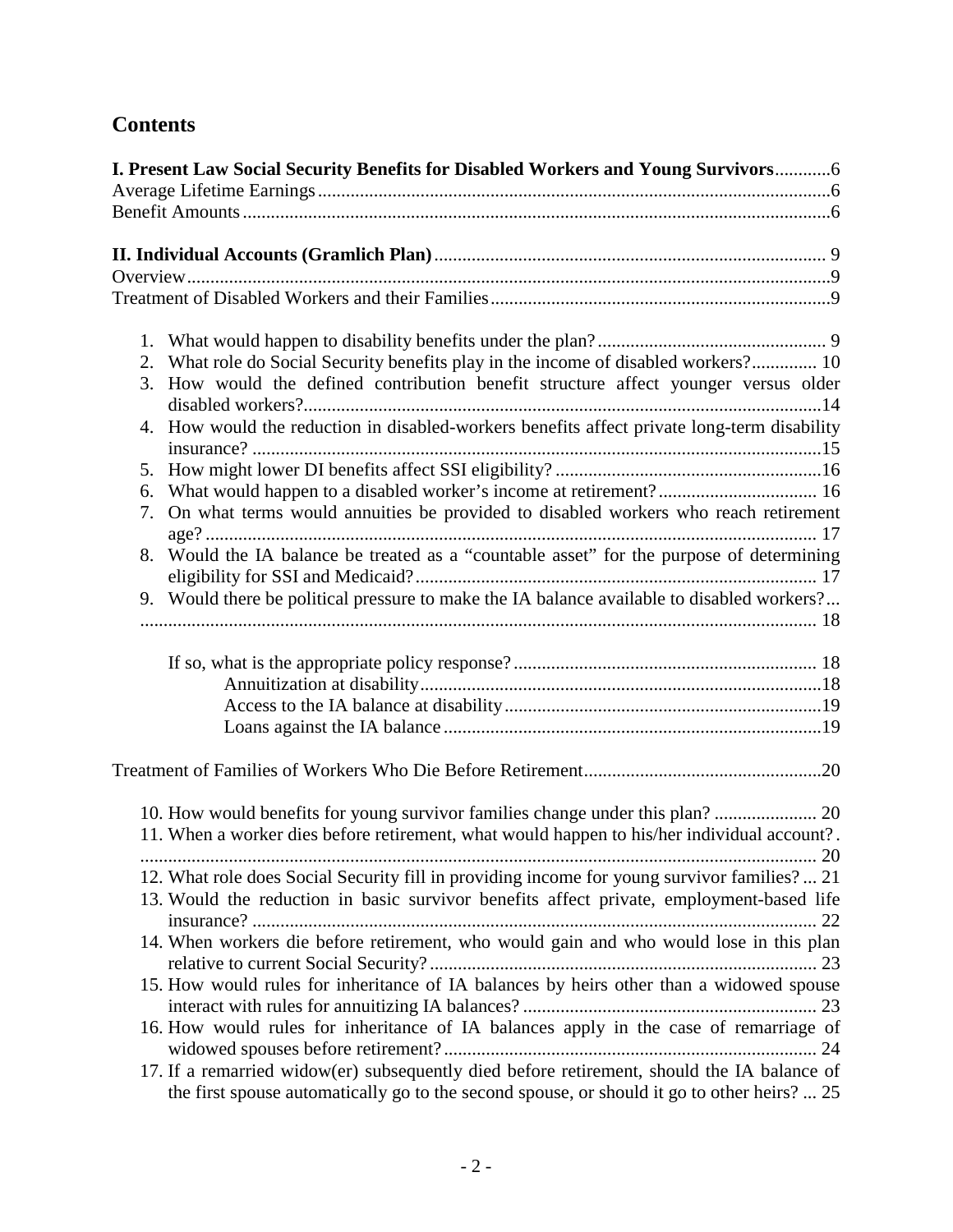| 18. In the event of divorce, what rules would apply to the transfer of the IA balance?  26                                                                                                                                                                                             |
|----------------------------------------------------------------------------------------------------------------------------------------------------------------------------------------------------------------------------------------------------------------------------------------|
|                                                                                                                                                                                                                                                                                        |
|                                                                                                                                                                                                                                                                                        |
|                                                                                                                                                                                                                                                                                        |
| 1. How might the reduction disabled-workers benefits affect private long-term disability<br>2. What might be the impact of lower DI benefits on the SSI disability program? 28<br>3. How would a disabled worker's benefit change when he/she reaches retirement age?  28              |
|                                                                                                                                                                                                                                                                                        |
|                                                                                                                                                                                                                                                                                        |
| 4. Would the PSA balance be treated as a "countable asset" for the purpose of determining<br>Would there be political pressure to make the PSA balance available to disabled workers?<br>5.<br>Should a disabled worker or his/her family be permitted to borrow against the PSA<br>6. |
|                                                                                                                                                                                                                                                                                        |
|                                                                                                                                                                                                                                                                                        |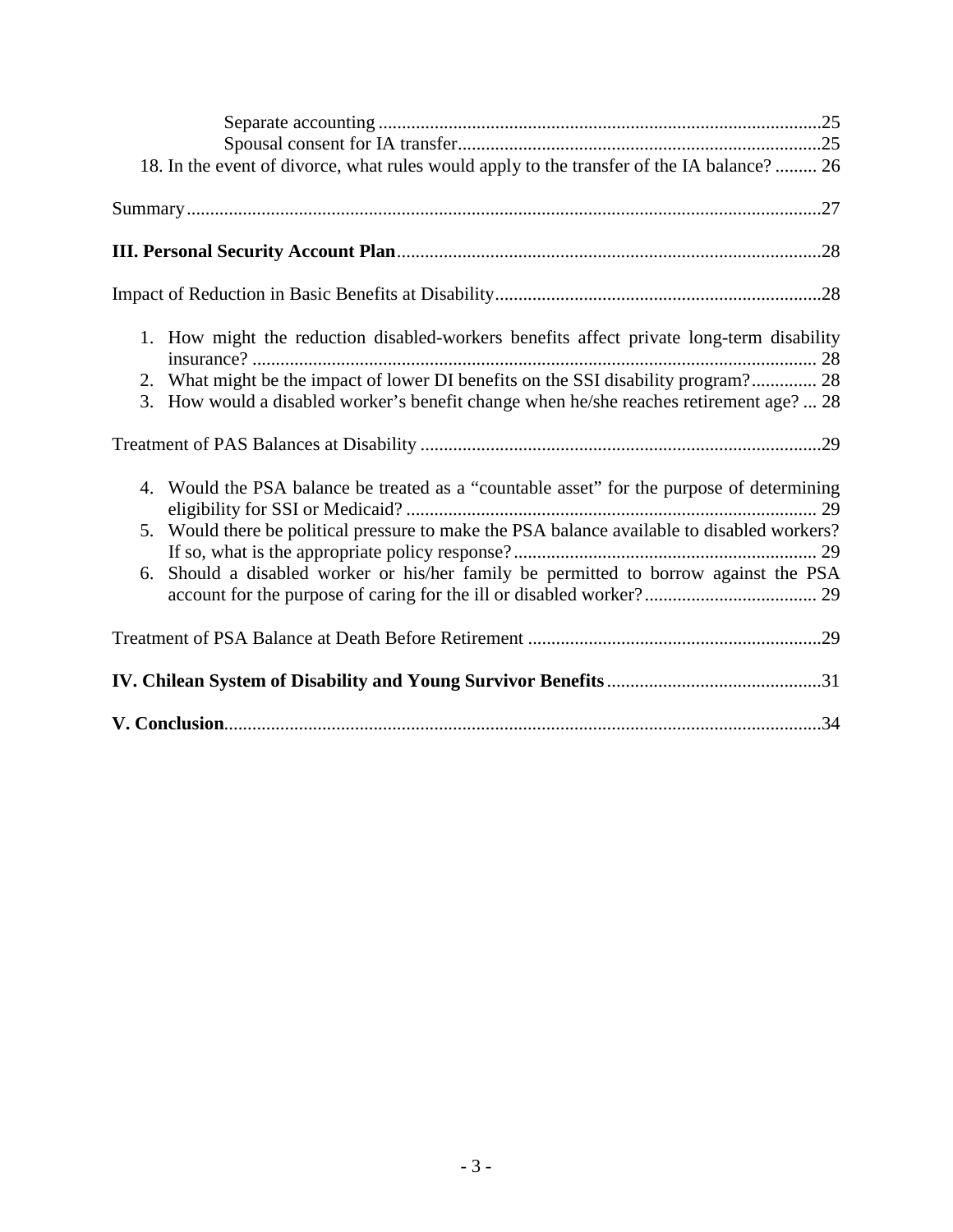#### **Shifting from DB to DC Benefits: Implications for Workers' Disability and Survivor Benefits**

Peter A. Diamond, Stephen C. Goss and Virginia P. Reno\* October 1998

This paper focuses on the implications for disabled workers and the families of deceased workers of a shift from defined benefits to defined contributions for Social Security.

Proposals to "privatize" Social Security would substitute individual savings accounts for all or part of traditional Social Security benefits. The individual accounts are designed for retirement. Traditional Social Security also provides disability benefits and survivor benefits to families of workers who die before retirement. They are based on the same formula used for retirement benefits. Thus, any privatization plan needs to take account of how it would apply to disabled workers and families of workers who die before retirement. The benefit design issues are important because they would affect significant numbers of workers and their families.

The Office of the Actuary of the Social Security Administration has estimated the probability that a cohort of young adults will die or experience disability (that meets the strict test in the Social Security law) before reaching retirement age (table 1). Of those reaching age 20 in 1986, about 3 in 10 women and more than 4 in 10 men are estimated to become disabled or die before reaching age 67. Among men, nearly a third (32.2 percent) are estimated to become disabledworker beneficiaries. They include: 17.6 percent who enter the old-age benefit rolls as disabled worker beneficiaries; 2 percent who recover and leave the disability benefit rolls before reaching normal retirement age (NRA); and 12.6 percent who die as disabled workers before reaching retirement age. Another 9.5 percent of young men are projected to die before retirement age without having previously been a disabled-worker beneficiary. Thus, changes in disability and young survivor benefits will affect a large minority of workers and their families over their lifetimes.

\_\_\_\_\_\_\_\_\_\_\_\_\_\_\_\_\_\_\_\_\_\_\_\_\_\_\_\_\_\_\_\_\_\_\_\_\_\_\_\_

<sup>\*</sup> This paper was prepared as a background paper for an expert panel of the National Academy of Social Insurance. The Panel on Privatizing Social Security was chaired by Peter A. Diamond. Stephen P. Goss served on the Panel and Virginia Reno was the staff director. Helpful comments were also provided by Mary Ross, Dan Halperin, Dallas Salisbury, Kathryn Olson, and Daniel Mont. Any views expressed in the paper do not represent an official position of the National Academy of Social Insurance or the U.S. Department of Labor, which provided partial support for the analysis.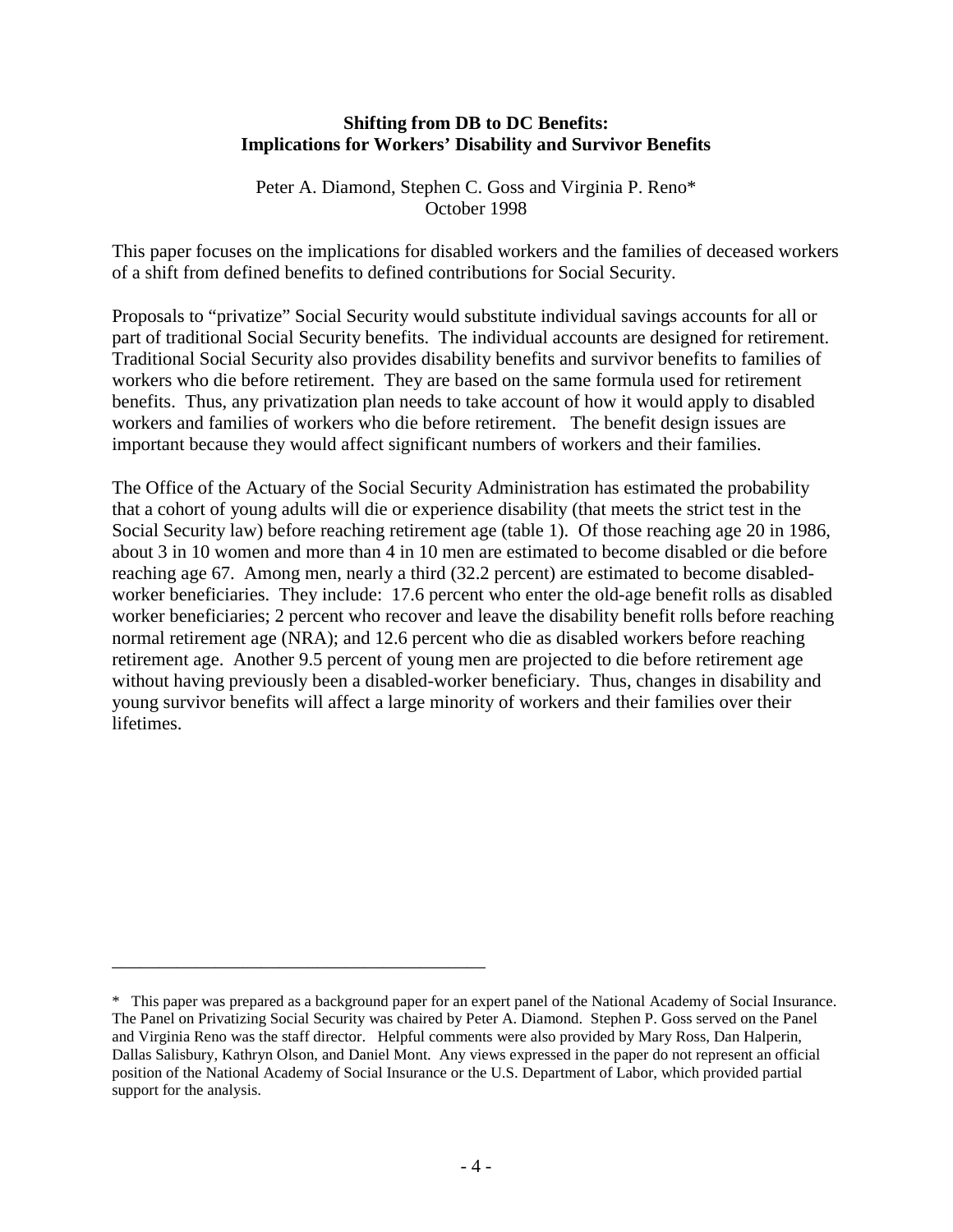| <b>Probability of:</b>               | Men  | Women |
|--------------------------------------|------|-------|
|                                      |      |       |
| Surviving not disabled until NRA(67) | 58.3 | 70.0  |
|                                      |      |       |
| Death before NRA, no disability      | 9.5  | 6.0   |
|                                      |      |       |
| Disability before NRA - Total        | 32.2 | 24.0  |
| Dies before NRA                      | 12.6 | 6.9   |
| Recovers and lives to NRA            | 2.0  | 1.6   |
| Survives disabled until NRA          | 17.6 | 17.3  |
|                                      |      |       |
|                                      |      |       |

**Table 1 Probabilities of Death and Disability before Normal Retirement Age Persons born in 1966, age 20 in 1986**

Source: William B. Kelley, "A Death and Disability Life Table for the 1966 Birth Cohort," Actuarial Note #129, Office of the Actuary, Social Security Administration, December 1986.

To explore options for providing disability and young survivor benefits under privatized individual accounts, this paper examines two options developed by the Advisory Council on Social Security and the system that is in place in Chile. We start with these for two reasons. First, they represent a range in the degree of "privatization" -- from relatively modest individual accounts added to a somewhat scaled down OASDI program in the Individual Accounts (IA) or "Gramlich" plan, to more substantial individual accounts with a modest flat benefit replacing OASI payments in the Personal Security Account (PSA) plan, to full privatization (with government guarantees) in the case of Chile. Second, they are sufficiently developed that they specify the basic outline of disability and young survivor benefits.

This paper begins by describing present law OASDI benefits for disabled workers and young survivor families in section I. It then examines the "Gramlich" plan in section II. The PSA plan is examined in section III and the Chilean system is discussed in section IV.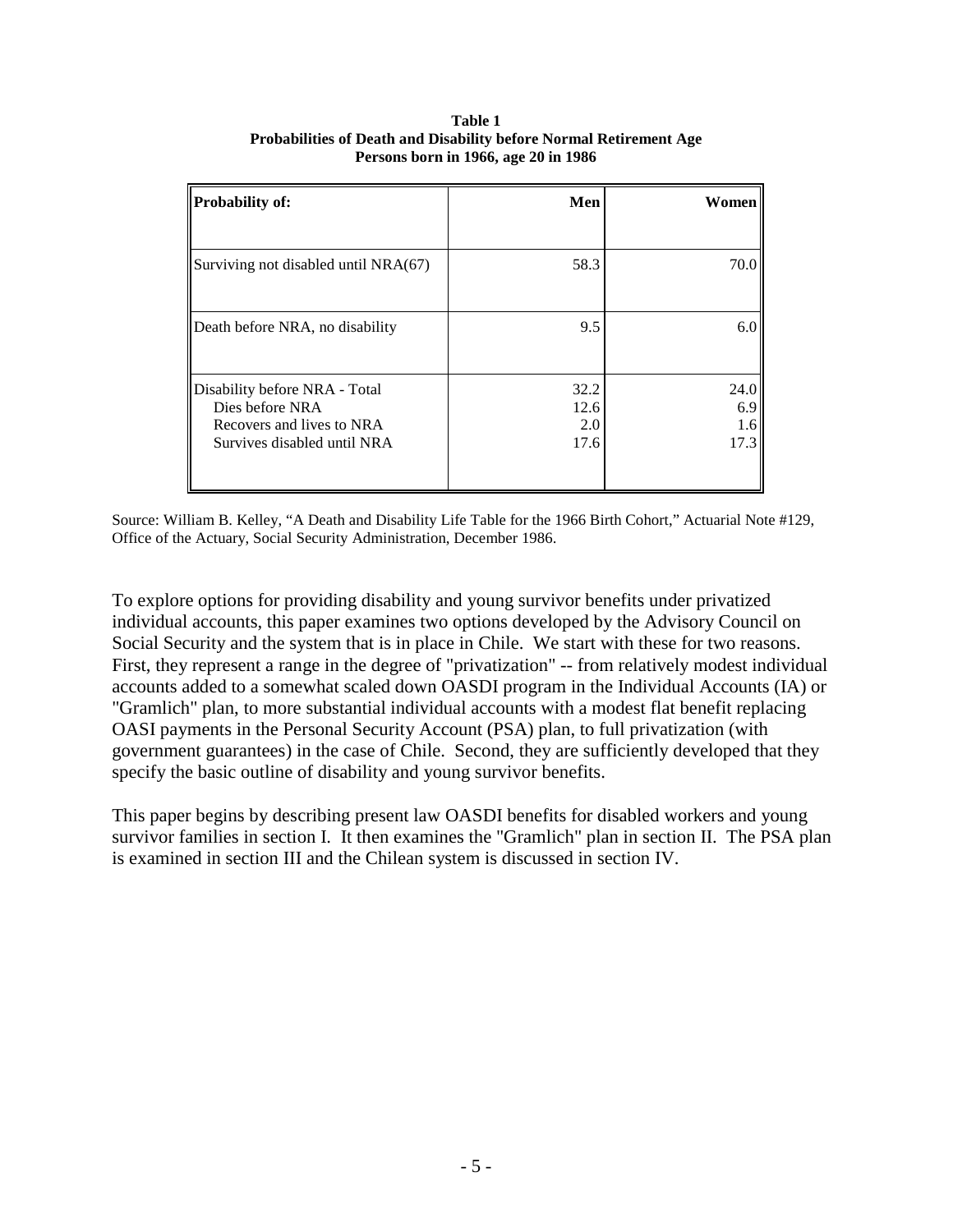#### **I. Present Law Social Security Benefits for Disabled Workers and Young Survivors**

Social Security provides monthly benefits under an earnings-replacement formula, which is based on the worker's earnings over most of his or her lifetime.

#### **Average Lifetime Earnings**

For a retiree, the benefit is computed using the average of the worker's highest 35 years of earnings.<sup>1</sup> Thus, a worker retiring after 35 years of covered work would receive a higher benefit than one with similar earnings who had worked for only 25 years. This occurs because the latter worker would have 10 years of zeros included in the average lifetime earnings to which the benefit formula is applied.

In the case of disability or young survivor benefits, the benefit computation is based on the period of potential work years before the disability or death occurred. This reduces the number of years of earnings that must be averaged. For example, workers who became disabled at the age of 40 would have benefits based on the highest 15 years of earnings (in the case of workers who died, the highest 13 years of earnings would be used). If the death or disability occurred at the age of 50, the highest 23 years of earnings would be used. In the case of death or disability at age 62, the highest 35 years are used.

In the case of disability, eliminating the period of disability in computing average earnings is called the "disability freeze." If the disabled worker leaves the benefit rolls and later claims retirement benefits, the "disability freeze" period is still excluded in determining his average lifetime earnings (and insured status). For example, a retiree who had a 5-year disability freeze and then returned to work would have a retirement benefit based on his or her highest 30 years of lifetime earnings (excluding any earnings in the freeze period).

#### **Benefit Amounts**

1

The primary insurance amount (PIA) benefit formula is used as the basis for calculating benefit amounts for all beneficiaries. Disabled workers receive the full, unreduced PIA amount, as do workers retiring at the normal retirement age (NRA). Workers retiring after the NRA get more than the full PIA while those retiring before the NRA get less.

The PIA benefit formula for beneficiaries newly eligible in 1997 is: 90% of the first \$455 of average indexed monthly earnings (AIME), plus 32 percent of the next \$2,286 of AIME, plus 15% of AIME over \$2,741 in 1997.<sup>2</sup> The following table illustrates the monthly benefit amount and replacement rates for hypothetical workers becoming disabled or retiring in 1997, with steady earnings since age 22.

<sup>&</sup>lt;sup>1</sup> The worker's past earnings are first indexed to reflect prevailing economy-wide wage levels when the worker approached retirement age.

 $2$  The dollar brackets are indexed to increase with average wages.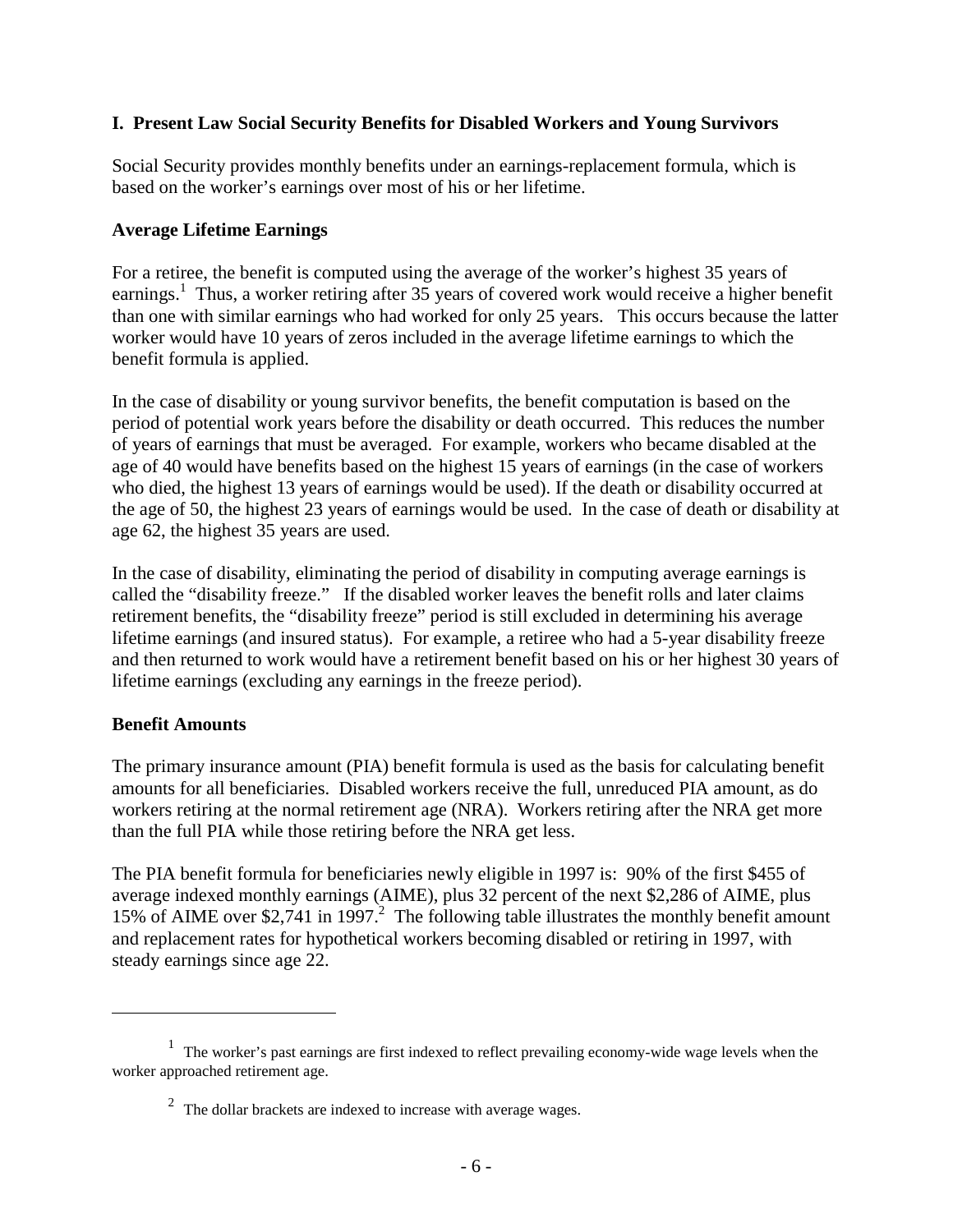#### **Table 2 Illustrative Benefit Amounts for a Disabled Worker Eligible at Age 50 and for a Worker Retiring at the Normal Retirement Age, 1997**

|                               | Disabled Worker                    |                                                       | Retired Worker                  |                                                    |  |
|-------------------------------|------------------------------------|-------------------------------------------------------|---------------------------------|----------------------------------------------------|--|
| 1996 annual earnings<br>level | Monthly<br>benefit<br>amount (PIA) | Replacement<br>rate<br>(percent of prior<br>earnings) | Monthly benefit<br>amount (PIA) | Replacement<br>rate (percent of<br>prior earnings) |  |
| Low $(\$11,576)$              | \$560                              | 58                                                    | \$566                           | 59                                                 |  |
| Average (\$25,724)            | 923                                | 43                                                    | 933                             | 44                                                 |  |
| High (\$41,158)               | 1,224                              | 36                                                    | 1,202                           | 35                                                 |  |
| Maximum (\$62,700)            | 1,410                              | 27                                                    | 1,326                           | 25                                                 |  |

Source: Office of the Actuary, SSA.

 $\overline{a}$ 

Note: Benefit amounts of disabled and retired workers are a few dollars different because they have slightly different AIMEs.

Benefits are also paid to dependents of workers. Children under age 18 of a retired or disabled worker receive a benefit of 50% of the worker's PIA. An adult child disabled since childhood can continue to receive benefits after age 18. A spouse caring for the child(ren) is also entitled to 50% of the worker's  $PIA.$ <sup>3</sup> A family maximum limits total benefits paid to the family.

When a worker dies, each surviving child under age 18 is eligible for a benefit of 75% of the PIA amount based on the deceased parent's work record. The widowed spouse caring for the entitled child is also entitled to 75% of the deceased worker's PIA. Again, a family maximum limits the total for the family. The following table illustrates the maximum family benefit that would be paid to a family of three or more beneficiaries. The family maximum for disabled workers' families is set at a lower level than that for families of retired or deceased workers because of concern about work disincentives for disabled workers.

 $3$  An earnings limit also applies to beneficiaries, and can reduce or eliminate that individual's benefits.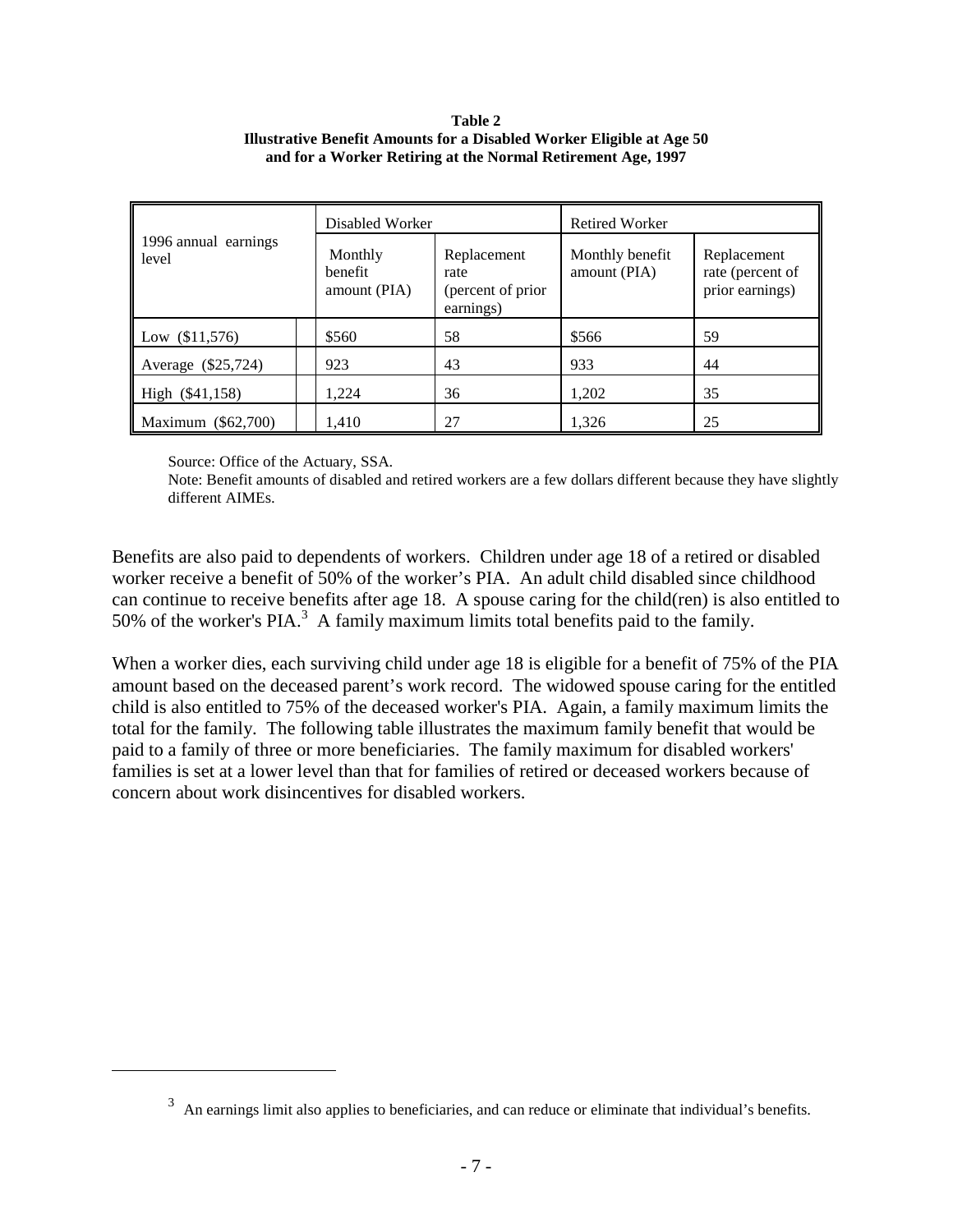#### **Table 3 Illustrative Maximum Family Benefits for a Disabled Worker Eligible at Age 50 and for a Worker Retiring at Normal Retirement Age, 1997**

| Prior annual earnings of<br>the worker, 1996 |          | Monthly benefit<br>for family of 3 or<br>more | Replacement<br>rate<br>(percent) | Family benefit as<br>a percent of<br>worker's benefit |
|----------------------------------------------|----------|-----------------------------------------------|----------------------------------|-------------------------------------------------------|
|                                              |          | Retired worker                                |                                  |                                                       |
| Low                                          | \$11,575 | \$841                                         | 87                               | 150                                                   |
| Average                                      | 25,725   | 1,687                                         | 79                               | 183                                                   |
| High                                         | 41,160   | 2,144                                         | 63                               | 175                                                   |
| Maximum<br>62,700                            |          | 2,468                                         | 47                               | 175                                                   |
|                                              |          | Disabled worker families                      |                                  |                                                       |
| Low                                          | \$11,575 | 820                                           | 85                               | 146                                                   |
| Average                                      | 25,725   | 1,386                                         | 65                               | 150                                                   |
| High                                         | 41,160   | 1,838                                         | 54                               | 150                                                   |
| Maximum                                      | 62,700   | 2,115                                         | 40                               | 150                                                   |

Source: Office of the Actuary, SSA, and staff calculations

Proposals to shift all or part of Social Security to individual accounts require specifications of what benefits would be provided in the event of disability or death before retirement.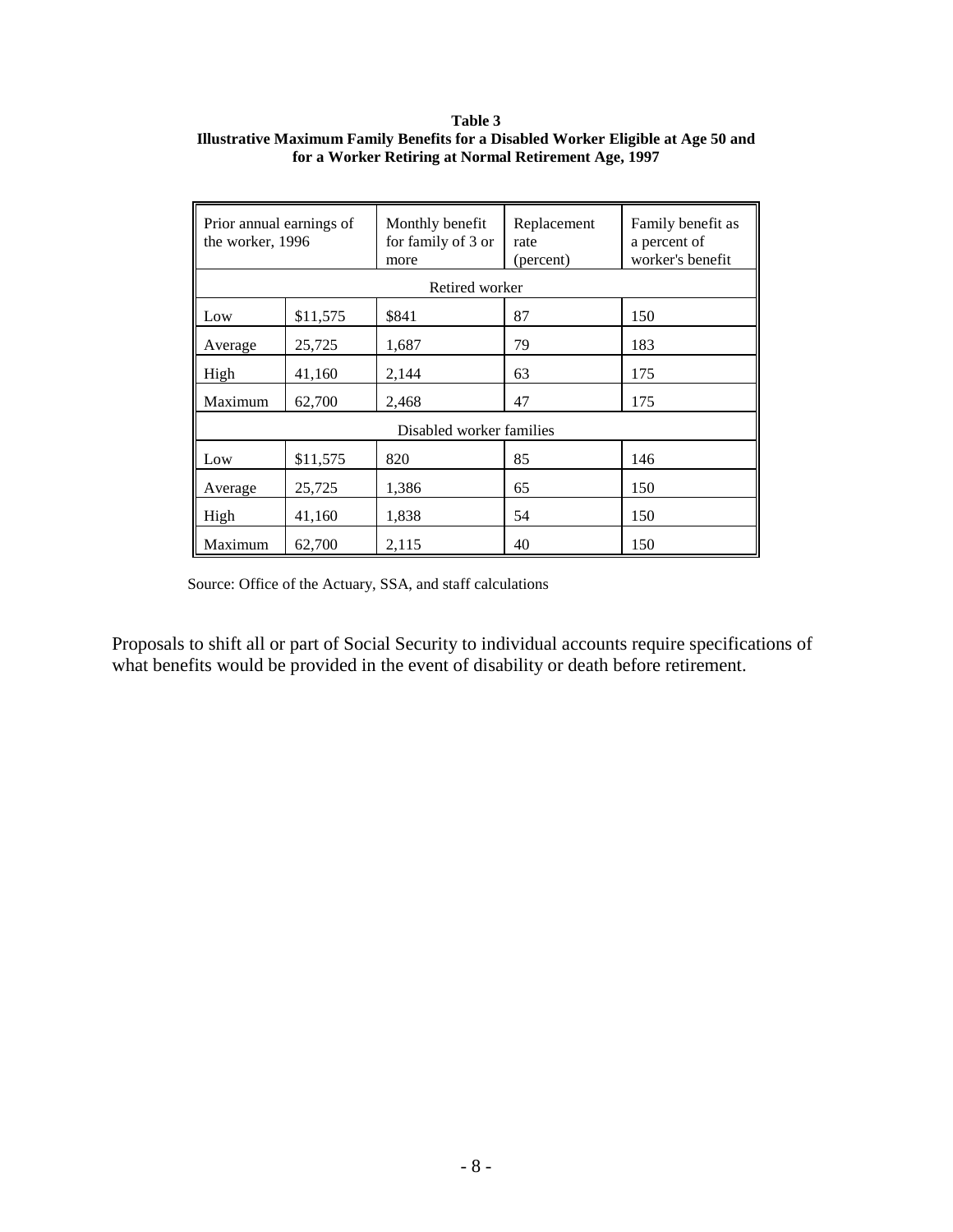#### **II. Individual Accounts (Gramlich Plan)**

#### **Overview**

 $\overline{a}$ 

The so-called individual accounts (IA), or Gramlich, plan would gradually ratchet down the PIA benefit formula,<sup>4</sup> raise the NRA and make several other changes so that future OASDI benefits could be financed by the existing payroll tax of 6.2 percent each for employers and employees. When phased in (over a 33-year period), the PIA formula reduction would be about 17 percent for an average earner -- more for higher earners and less for lower earners. The ultimate reduction would be about 20 percent for one who always earned the maximum covered by Social Security (\$62,700 in 1996). The ultimate reduction would be about 8 percent for one who always earned about 45 percent of the average wage, or \$11,575 in 1996.

In order to offset the effect on benefit levels of the PIA formula reduction and other changes in the IA plan, the plan adds mandatory individual savings accounts to be financed wholly by new contributions from workers of 1.6 percent of their earnings starting in 1998. Workers would choose among a prescribed set of investment alternatives, which would be managed by the federal government, similar to the federal employees' Thrift Savings Plan. The savings would be nominally owned by individual workers. However, they could not be withdrawn before retirement, and at retirement, the government would convert these accumulations into an inflation-indexed annuity that would be paid for the rest of the retiree's life. If the retiree were married, the accumulation would be converted into a joint-and-survivor annuity, unless the spouse declined it.

The plan also raises the normal retirement age (NRA) beyond that scheduled in current law. Specifically, it accelerates the scheduled increase in the NRA, so that it would reach 67 for workers who were eligible for retirement at 62 in 2011. Thereafter, the NRA is indexed to rise in relation to longevity (the increase in NRA is estimated to be 1 month every 2 years.) For a worker retiring at age 65 in 2038 (whose NRA is 68), the reduction at age 65 is 20 percent, or about 7 percent over the reduction already scheduled in present law, which is 13 percent.

#### **Treatment of Disabled Workers and Their Families**

This section first examines the effect of the IA plan on disabled workers and their families. It begins by examining the change in the basic (PIA-based) benefit and then considers treatment of the IA balance in the event of disability. The next section considers changes for families of workers who die before retirement.

#### *Question 1. What would happen to disability benefits under this plan?*

For a disabled worker, the IA plan provides the same reduction in the basic Social Security

<sup>&</sup>lt;sup>4</sup> The top two percentage rates of the PIA formula would be lowered to 15 percent (from 32 percent) and 10.5 percent (from 15 percent). The 90 percent factor would remain unchanged.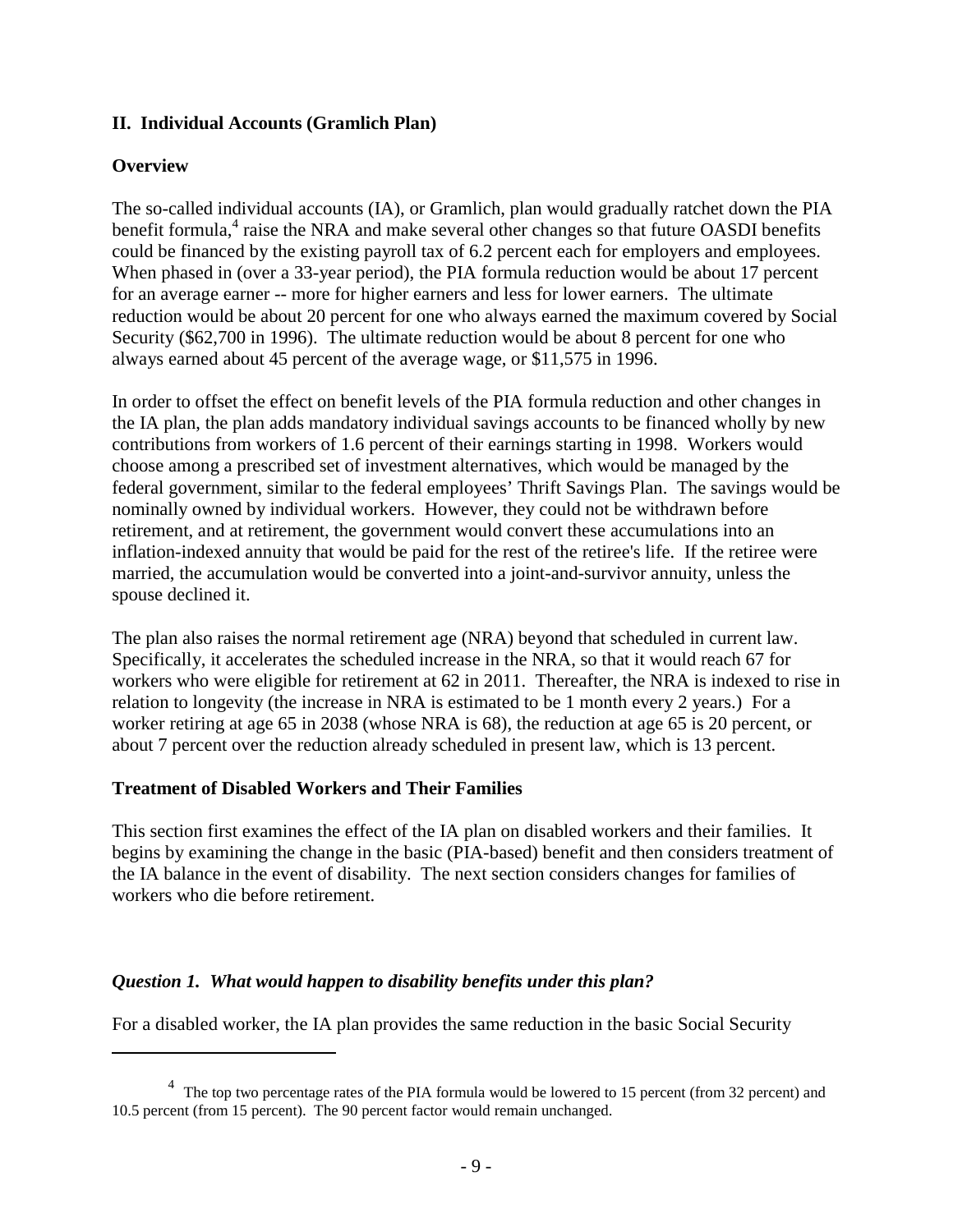benefit that would apply to a retiree at normal retirement age -- that is, ultimately benefits are lowered by about 17 percent for an average earner, more for higher earners and less for lower earners. The balance in the IA fund would not be available until the disabled worker reached the early retirement eligibility age of 62 or died. Consequently, disabled workers under age 62 would experience the full reduction in benefits due to ratcheting down the benefit formula for retirees. The reduction in the disabled worker's benefit would also lower dependents benefits for the worker's children and/or spouse.

#### *Question 2. What role do Social Security benefits play in the income of disabled workers?*

Young disabled workers are considerably worse off financially than retirees, according to findings from the New Beneficiary Survey in the early 1980s. The median incomes for newlydisabled men and their wives was 20 percent less than that of their retired counterparts, while the median for unmarried disabled workers was about 37 percent less than that of unmarried retirees  $(table 4)$ .

| Table 4                                                 |  |  |  |  |  |  |
|---------------------------------------------------------|--|--|--|--|--|--|
| <b>Median Monthly Income of New Beneficiaries, 1982</b> |  |  |  |  |  |  |
| $(1982$ dollars)                                        |  |  |  |  |  |  |

| <b>Beneficiary type</b>          | <b>Disabled</b> | <b>Retired</b> |
|----------------------------------|-----------------|----------------|
| Married men and their wives      | \$1,230         | \$1,500        |
| Married women and their husbands | 1,360           | 1,470          |
| Unmarried men                    | 490             |                |
| Unmarried women                  | 460             |                |

Source: Social Security Administration, *SSA's 1982 New Beneficiary Survey: Compilation of Reports* (Washington, DC: U.S. Government Printing Office, September 1993), table 11, p. 14-204; and table 11, p. 9-141.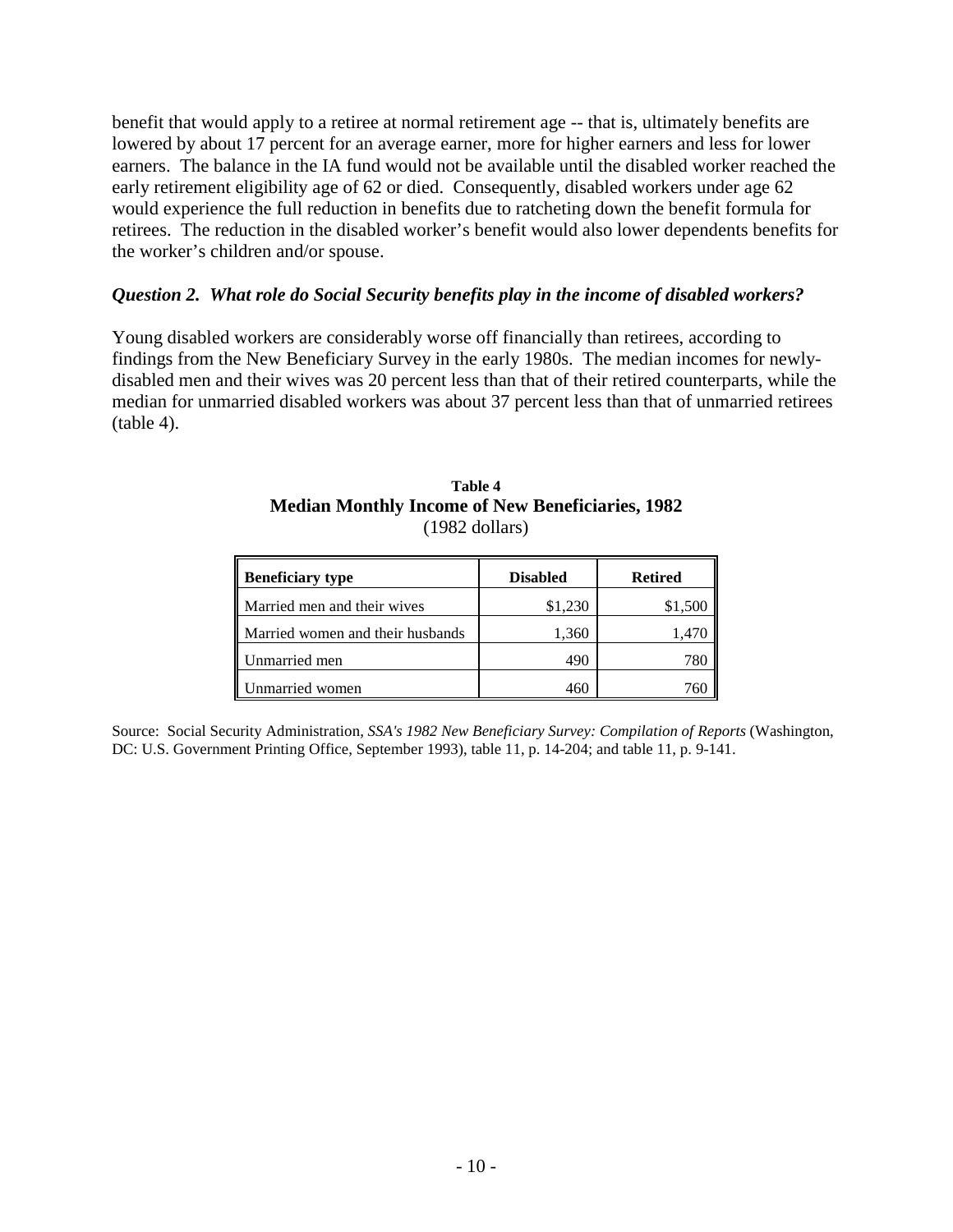Disabled workers typically have less in income from pensions and savings and consequently they rely on Social Security for a larger share of their income. Among the unmarried, Social Security as a share of total income was just over 60 percent for disabled workers compared to about 40 percent for retired workers. Among couples, the share of income from Social Security was 45 percent for the disabled and 34 percent for the retired (table 5).

| Type of income                               | <b>Disabled</b> |                         |                             |                | <b>Retired</b> |                |       |                       |
|----------------------------------------------|-----------------|-------------------------|-----------------------------|----------------|----------------|----------------|-------|-----------------------|
|                                              | <b>Total</b>    | <b>Under</b><br>45      | 45-54                       | 55-59          | 60-64          | <b>Total</b>   | 62-64 | <b>65 and</b><br>over |
|                                              |                 |                         | Married men and their wives |                |                |                |       |                       |
| Total number of beneficiaries<br>(thousands) | 111.1           | 17.1                    | 29.4                        | 35.7           | 28.9           | 573.7          | 433.9 | 139.9                 |
| Total percent                                | 100             | 100                     | 100                         | 100            | 100            | 100            | 100   | 100                   |
| Percent of aggregate income from:            |                 |                         |                             |                |                |                |       |                       |
| Social Security                              | 45              | 50                      | 44                          | 44             | 45             | 34             | 34    | 35                    |
| Earnings                                     | 24              | 30                      | 28                          | 22             | 18             | 20             | 19    | 23                    |
| Pensions                                     | 11              | 5                       | 11                          | 16             | 16             | 19             | 21    | 14                    |
| Asset income                                 | 10              | $\overline{4}$          | 10                          | 11             | 14             | 23             | 23    | 25                    |
| Other income                                 | 6               | 11                      | 8                           | 7              | $\overline{7}$ | 5              | 5     | $\overline{4}$        |
|                                              |                 |                         | <b>Unmarried</b> men        |                |                |                |       |                       |
| Total number of beneficiaries<br>(thousands) | 39.5            | 16.9                    | 8.1                         | 8.7            | 5.8            | 111.3          | 87.2  | 24.1                  |
| Total percent                                | 100             | 100                     | 100                         | 100            | 100            | 100            | 100   | 100                   |
| Percent of aggregate income from:            |                 |                         |                             |                |                |                |       |                       |
| Social Security                              | 65              | 63                      | 66                          | 67             | 67             | 40             | 41    | 37                    |
| Earnings                                     | $\overline{4}$  | 8                       | 3                           | $\overline{2}$ | 1              | 15             | 10    | 26                    |
| Pensions                                     | 11              | $\overline{2}$          | 12                          | 17             | 19             | 20             | 24    | 14                    |
| Asset income                                 | 6               | $\overline{\mathbf{3}}$ | 9                           | 8              | $\overline{7}$ | 20             | 19    | 22                    |
| Other income                                 | 12              | 23                      | 10                          | 6              | 8              | 7              | 7     | $\overline{4}$        |
|                                              |                 |                         | <b>Unmarried</b> women      |                |                |                |       |                       |
| Total number of beneficiaries<br>(thousands) | 32.2            | 8.3                     | 7.8                         | 9.7            | 6.4            | 182.4          | 128.5 | 53.9                  |
| Total percent                                | 100             | 100                     | 100                         | 100            | 100            | 100            | 100   | 100                   |
| Percent of aggregate income from:            |                 |                         |                             |                |                |                |       |                       |
| Social Security                              | 62              | 62                      | 65                          | 58             | 63             | 42             | 44    | 40                    |
| Earnings                                     | 3               | $\overline{7}$          | 3                           | 1              | $\overline{2}$ | 14             | 12    | 19                    |
| Pensions                                     | 11              | $\overline{3}$          | 13                          | 13             | 12             | 16             | 18    | 14                    |
| Asset income                                 | 11              | 3                       | $\overline{7}$              | 19             | 13             | 21             | 21    | 22                    |
| Other income                                 | 14              | 25                      | 12                          | 9              | 10             | $\overline{7}$ | 6     | 8                     |

**Table 5 Shares of Aggregate Income from Various Sources of New Beneficiaries by Age, 1982**

Source: Social Security Administration, *SSA's 1982 New Beneficiary Survey: Compilation of Reports* (Washington, DC: U.S. Government Printing Office, September 1993), table C, p. 9-149; table 12, p. 14-205; and table B, p. 14- 212.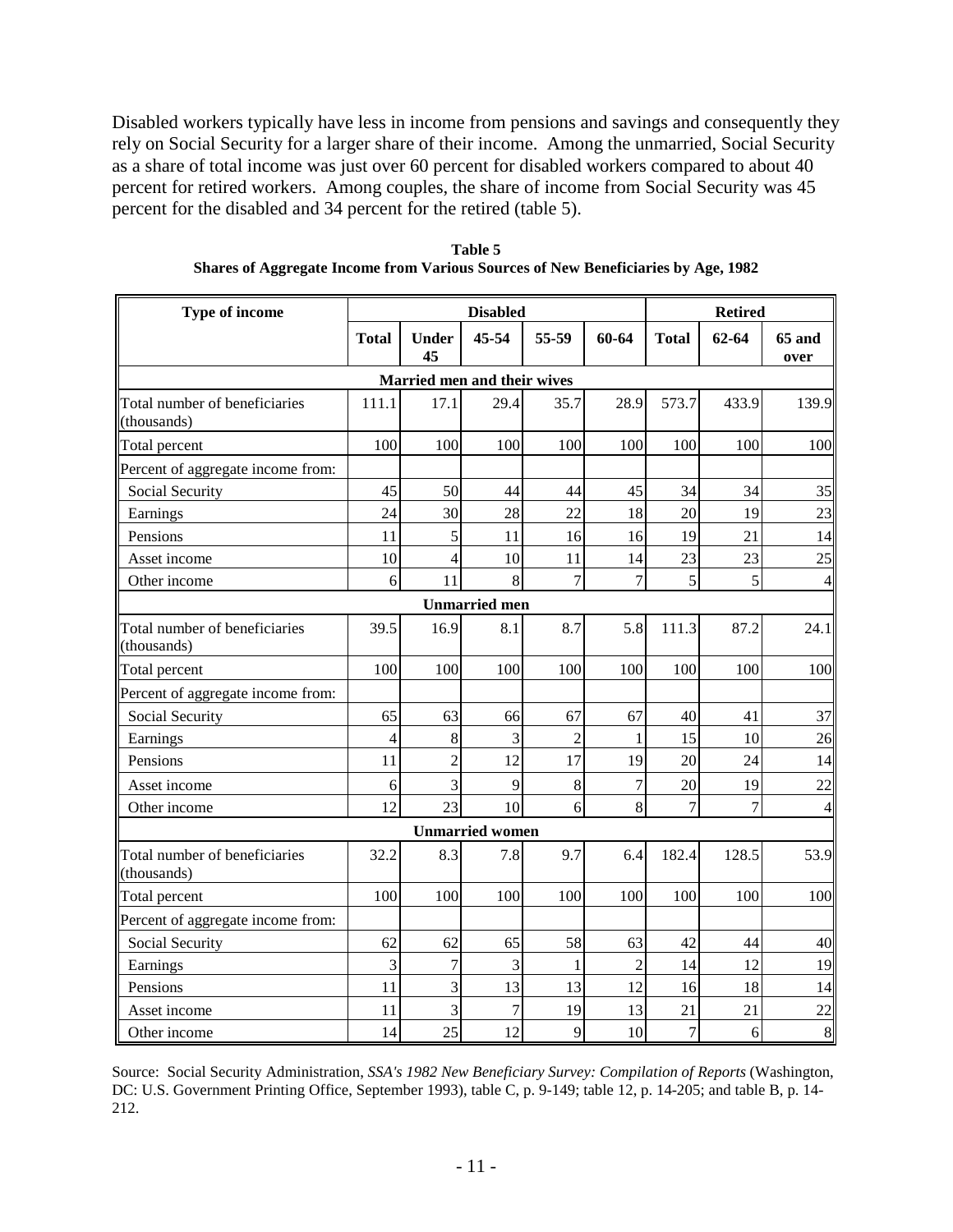Disabled married men often had a working wife, which made them better off, on average, than unmarried disabled workers. With the increase in two-earner couples, however, the earnings of one spouse are not necessarily a substitute for earnings of the other (table 6).

|                                              | <b>Disabled</b>             |                        |                      |                | <b>Retired</b> |                |                |                |
|----------------------------------------------|-----------------------------|------------------------|----------------------|----------------|----------------|----------------|----------------|----------------|
| <b>Sources of Income</b>                     | <b>Total</b>                | <b>Under 45</b>        | 45-54                | 55-59          | 60-64          | <b>Total</b>   | $62 - 64$      | 65 and<br>over |
|                                              | Married men and their wives |                        |                      |                |                |                |                |                |
| Total number of beneficiaries<br>(thousands) | 111.1                       | 17.1                   | 29.4                 | 35.7           | 28.9           | 580.1          | 438.7          | 141.3          |
| Percent receiving:                           |                             |                        |                      |                |                |                |                |                |
| Pensions                                     | 41                          | 17                     | 38                   | 50             | 53             | 56             | 57             | 53             |
| Insurance, annuities                         | 8                           | 6                      | 11                   | 8              | 8              | 3              | 3              | 3              |
| Asset income                                 | 60                          | 39                     | 56                   | 64             | 73             | 83             | 81             | 90             |
| Earnings - total                             | 44                          | 50                     | 49                   | 42             | 36             | 44             | 42             | 48             |
| Disabled or retired worker                   | 3                           | 5                      | 3                    | $\overline{2}$ | $\overline{4}$ | 27             | 24             | 35             |
| Wife only                                    | 40                          | 45                     | 46                   | 40             | 32             | 17             | 18             | 13             |
| Median monthly income                        | \$1,230                     | \$1,160                | \$1,250              | \$1,240        | \$1,240        | \$1,500        | \$1,410        | \$1,820        |
|                                              |                             |                        | <b>Unmarried</b> men |                |                |                |                |                |
| Total number of beneficiaries<br>(thousands) | 39.5                        | 16.9                   | 8.1                  | 8.7            | 5.8            | 112.5          | 87.9           | 24.6           |
| Percent receiving:                           |                             |                        |                      |                |                |                |                |                |
| Pensions                                     | 18                          | 5                      | 19                   | 32             | 37             | 41             | 41             | 41             |
| Insurance, annuities                         | $\overline{2}$              | $\overline{2}$         | $\overline{2}$       | $\overline{4}$ | 4              | $\overline{2}$ | $\overline{c}$ | $\mathfrak{Z}$ |
| Asset income                                 | 29                          | 21                     | 30                   | 30             | 47             | 63             | 58             | 78             |
| Earnings                                     | 7                           | 17                     | $\overline{4}$       | 4              | 4              | 22             | 18             | 35             |
| Median monthly income                        | \$490                       | \$430                  | \$520                | \$560          | \$600          | \$780          | \$700          | \$1,070        |
|                                              |                             | <b>Unmarried women</b> |                      |                |                |                |                |                |
| Total number of beneficiaries<br>(thousands) | 32.2                        | 8.3                    | 7.8                  | 9.7            | 6.4            | 183.4          | 129.3          | 54.1           |
| Percent receiving:                           |                             |                        |                      |                |                |                |                |                |
| Pensions                                     | 23                          | 6                      | 24                   | 30             | 34             | 30             | 43             | 45             |
| Insurance, annuities                         | $\overline{4}$              | $\mathbf{1}$           | $\overline{4}$       | 6              | 3              | 3              | 3              | $\overline{4}$ |
| Asset income                                 | 39                          | 28                     | 37                   | 45             | 47             | 43             | 70             | 77             |
| Earnings                                     | 6                           | 13                     | 5                    | 1              | 3              | 30             | 29             | 34             |
| Median monthly income                        | \$460                       | \$460                  | \$450                | \$470          | \$500          | \$760          | \$710          | \$930          |

#### **Table 6 Percent of New Beneficiaries Receiving Income from Various Sources and Median Monthly Income, by Age, 1982**

Source: Social Security Administration, *SSA's 1982 New Beneficiary Survey: Compilation of Reports* (Washington, DC: U.S. Government Printing Office, September 1993), table A, p. 9-144; table A, p. 14-208; table B, p. 14-212; and table B, p. 9-147.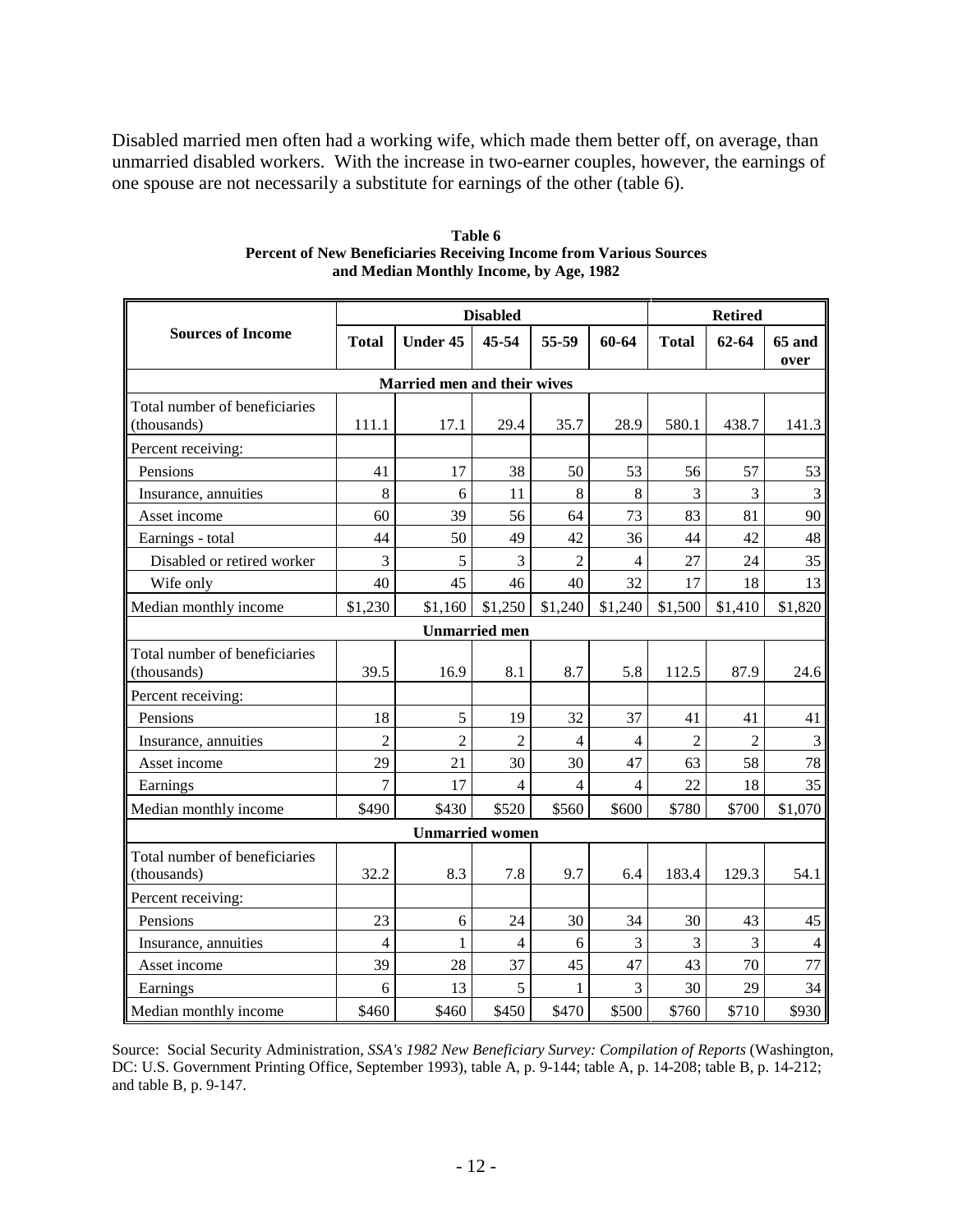In terms of asset holdings and net worth, disabled workers were less likely than retirees to own their homes, and they had strikingly smaller asset holdings other than a home (table 7). Limited asset holdings might be due to their relative youth -- they had less time to accumulate savings or home equity. But older disabled workers also had significantly less in asset holdings than did retirees. Whether this is due to smaller asset accumulation during their work lives or depletion of assets due to unanticipated expenses associated with the onset of disability, is not clear from the data, but the latter is certainly plausible. It is consistent with anecdotal findings from focus groups conducted for the Academy's disability project.

| <b>Assets</b>               | Disabled by age        | <b>Retired</b> |          |
|-----------------------------|------------------------|----------------|----------|
|                             | Under 55               | 55-64          |          |
| Married men and their wives |                        |                |          |
| Percent who own homes       | 75                     | 83             | 87       |
| No mortgage                 | 20                     | 44             | 60       |
| With mortgage               | 55                     | 39             | 27       |
| Median value of all assets  |                        |                |          |
| Excluding home              | \$300                  | \$3,600        | \$20,000 |
| Including home              | \$23,000               | \$41,000       | \$68,300 |
|                             | <b>Unmarried men</b>   |                |          |
| Percent who own home        | 16                     | 30             | 48       |
| No mortgage                 | 7                      | 20             | 35       |
| With mortgage               | 9                      | 10             | 13       |
| Median value of assets      |                        |                |          |
| Excluding home              | \$0                    | \$0            | \$3,500  |
| Including home              | \$0                    | \$200          | \$1,700  |
|                             | <b>Unmarried women</b> |                |          |
| Percent who own home        | 31                     | 48             | 58       |
| No mortgage                 | 12                     | 29             | 43       |
| With mortgage               | 18                     | 20             | 15       |
| Median value of assets      |                        |                |          |
| Excluding home              | \$0                    | \$200          | \$5,100  |
| Including home              | \$200                  | \$6,300        | \$30,100 |

**Table 7 Rates of Home Ownership and Value of Total Assets of New Beneficiaries, 1982** 

Source: Social Security Administration, *SSA's 1982 New Beneficiary Survey: Compilation of Reports* (Washington, DC: U.S. Government Printing Office, September 1993), table 7, p. 12-188.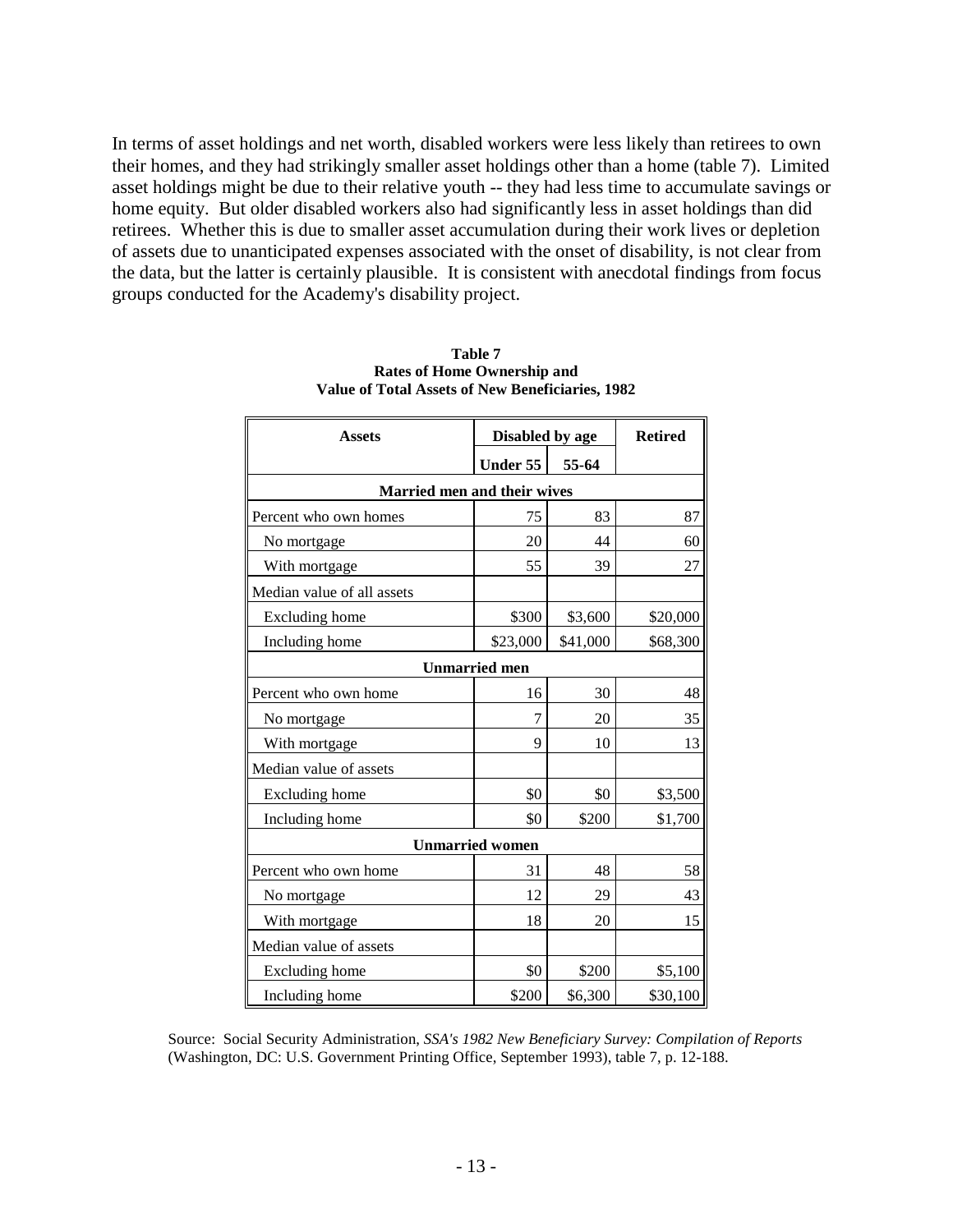Those interviews indicated that disability onset often brings new expenses that are not faced by healthy people who retire as planned (National Academy of Social Insurance, 1996). Such expenses include:

- ! the need to support themselves without earnings during the 5-month waiting period for benefits (or longer if their claims are not decided promptly);
- ! the need to pay for health care coverage for the first 29 months after disability onset before Medicare becomes available. While COBRA continuation coverage is sometimes available to disabled workers, the worker pays the full premium for continued group coverage from the former employer.
- ! disability-related expenses not covered by Medicare, such as prescription medications, which are commonly prescribed for people who are chronically ill, or in pain with musculoskeletal disorders, or are mentally ill (the three largest categories of disabledworker impairments).

#### *Question 3. How would the defined contribution benefit structure affect younger versus older disabled workers?*

Most people newly awarded disability benefits are older workers. Nevertheless, some people are disabled at very young ages. In fact, over 20 percent of all beneficiaries newly awarded benefits in 1996 were under age 40 (table 8).

|                          | Men     | Women   | <b>Total</b> |
|--------------------------|---------|---------|--------------|
| Total number             | 347,100 | 256,900 | 604,000      |
| Percent in age category: |         |         |              |
| Under 30                 | 6.9     | 5.3     | 6.2          |
| $30-39$                  | 16.2    | 15.1    | 15.7         |
| 40-44                    | 10.8    | 11.3    | 11.0         |
| 45-49                    | 13.2    | 14.0    | 13.5         |
| 50-54                    | 16.2    | 19.0    | 17.4         |
| 55-59                    | 19.9    | 21.2    | 20.5         |
| $60 - 61$                | 9.3     | 8.3     | 8.9          |
| $62 - 64$                | 7.5     | 5.8     | 6.8          |
| 65                       | 0.1     | 0.1     | 0.1          |

**Table 8 Age of Disabled Workers Awarded Benefits by Sex, 1996** 

Source: Social Security Administration, *Annual Statistical Supplement to the Social Security Bulletin, 1997, p.267*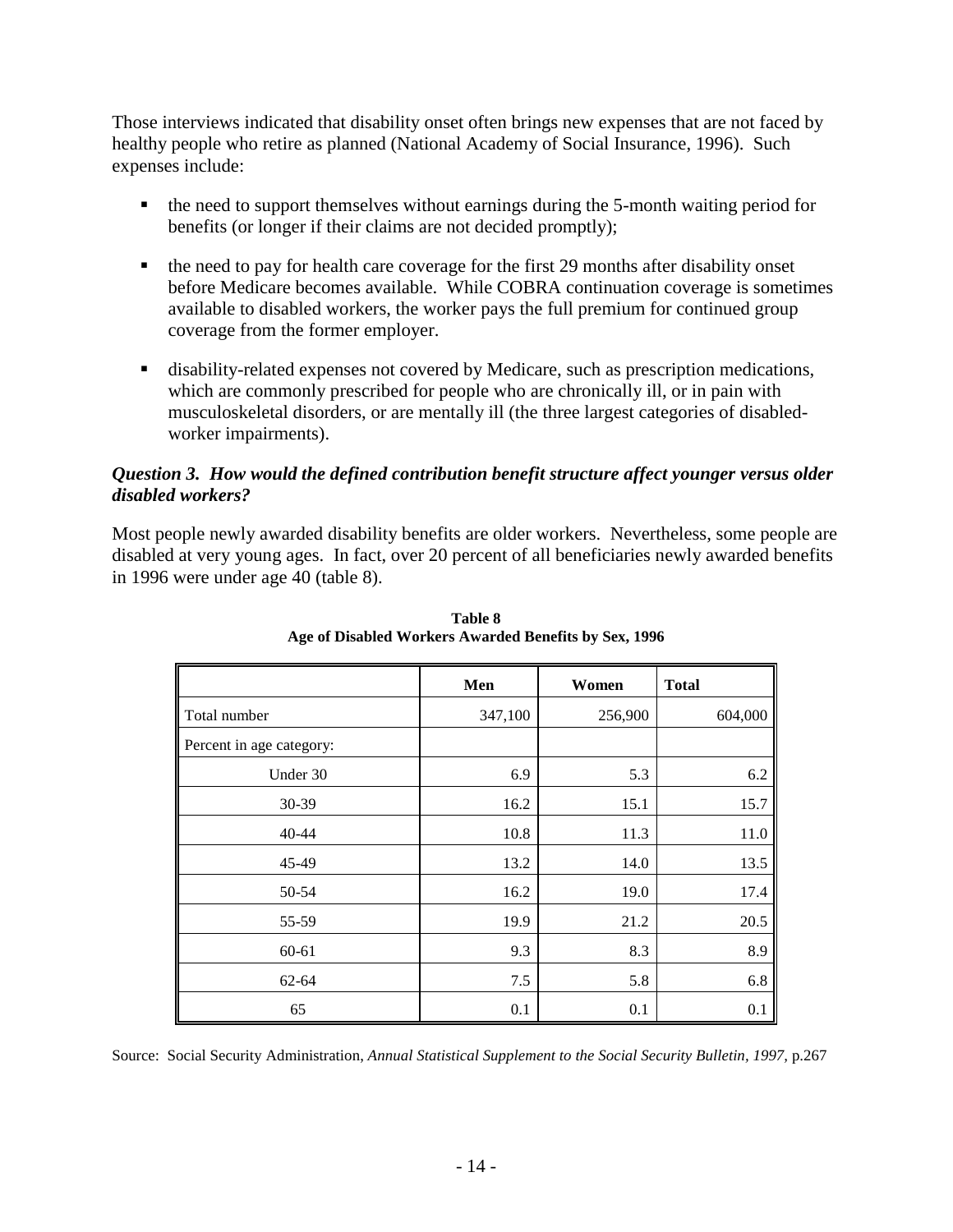One option to increase the disability income protection for young workers would be to require that they purchase private term disability insurance -- drawing on funds in their individual accounts -- to supplement their defined-benefit from Social Security. If purchased privately, the design of such products could not match the social insurance features that pay different amounts to otherwise similarly situated workers based on whether they had small children or a spouse. The design of such products and their pricing would be complex. Furthermore, there would need to be significant monitoring of insurer practices.

If workers (under some age, or with children) were required to purchase private insurance, the price of the insurance could be a substantial portion of their annual contributions toward their individual accounts for retirement. Estimates cited below indicate that premiums for private disability insurance varies greatly by the size of the group purchasing the coverage (Salisbury, 1997). For example, the premium as a percentage of disability income protection ranged from 0.7 percent for a very large group (the size of General Motors), 1.7 percent for an employee group of 25, to 8.3 percent for a person purchasing the coverage individually.

#### *Question 4. How would the reduction in disabled-workers benefits affect on private long-term disability insurance?*

Currently, about 25 percent of private sector employees are covered by private long-term disability insurance (LTDI) that is financed, at least in part, by employers. Higher-paid employees are more likely to be covered. Among full-time employees in professional and technical positions in medium and large firms, about 60 percent have LTDI coverage (DoL, 1994).

Higher paid employees will experience larger cuts in their Social Security disability benefit replacement rates under the IA plan. Because LTDI plans are usually integrated with Social Security, reductions in Social Security benefits would increase costs for private LTDI, unless those plans change their provisions.

Typically, private LTDI guarantees a specified replacement rate of prior earnings. The most common replacement rate is 60 percent, but they range from 50 to 70 percent. (DoL, 1994) Plans that guarantee a specified replacement rate will experience increased costs, unless they change their LTDI contracts.

Anecdotal evidence from disability insurers shows that LTDI plans do change their provisions in response to changes in Social Security benefits. During the 1970's many LTDI plans offered specified dollar benefits. When Social Security replacement rates rose because of legislated benefit increases, insurers found that Social Security plus private LTDI provided too generous benefits that created work disincentive problems. So, plans changed to a fixed replacement rate, with a dollar-for-dollar offset against Social Security (Don Boggs, HIAA).

If Social Security replacement rates are scheduled to decline in the future, private plans will again be affected. In this instance, plans that are engineered to provide a particular replacement rate will have an adverse financial affect on insurers to the extent they must compensate for reductions in OASDI. Plans may again adapt to avoid incurring these unplanned cost increases.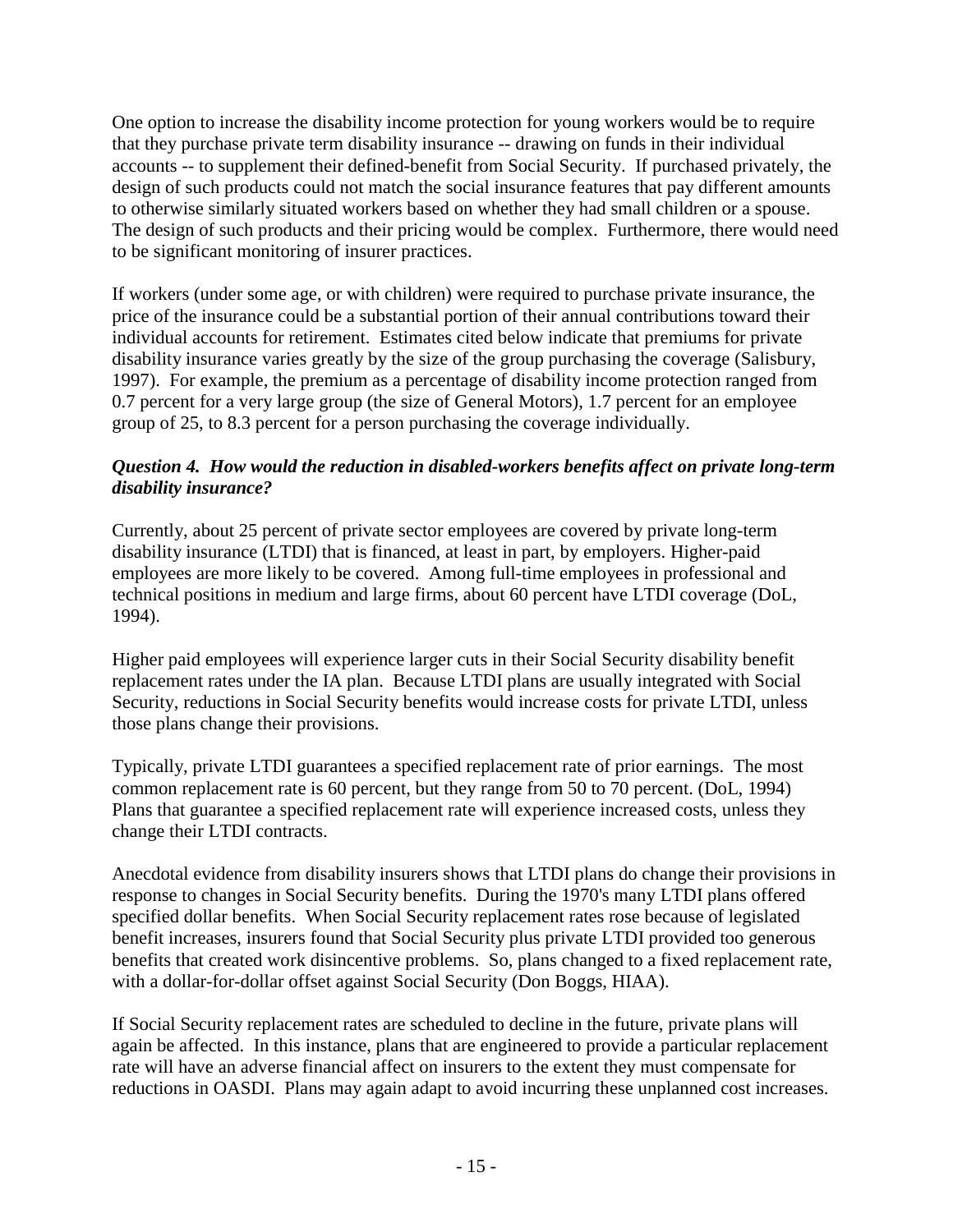Employers are already concerned about their LTDI costs. According to Salisbury (1997): "As a result of employers' concerns about increasing costs, there is a decline in the availability of both health and long-term disability coverage. The number of sellers of [LTDI] to public and private sector employers indicate that the marketplace is consolidating. The number of insurers willing to write these policies has been declining because of a number of factors, including a consensus that, with the aging of the American work force and of the baby boomers, the good risks are going to be fewer and the bad risks (those who are likely to file claims) probably will grow significantly, putting pressure on both policies in force and premiums. ... As a result of these demographic changes, coverage reductions are evident in most policies. Particularly in the individual marketplace, it is growing increasingly difficult for any individual who seeks disability coverage outside of employment-defined policies, with guaranteed premiums and guaranteed renewability, which as recently as two years ago were standard design features of individually purchased policies.

"Cost is the reason that few individuals purchase individual disability insurance coverage relative to the group marketplace. Moreover, small group policies are much more expensive than large group policies and their cost is closer to that of individual coverage.

"One insurer provided two estimates of disability insurance costs for a group of 25 employees and for a single individual, assuming that the person is 30 years old and that the annual benefit that he or she would wish through this disability policy would be \$12,000 per year in income as a result of a disability. A small employer buying a group policy to cover all its workers would pay a premium of \$200 a year per employee for that \$12,000 benefit. That is 2 ½ times the cost that would be obtained by a company the size of General Motors or the federal government. The individual going into the private disability market would generally be quoted an annual premium of \$1,000 a year for \$12,000 in disability income."

Given their concern about costs, LTDI plans sponsors might choose to take the IA balance into account in designing new integration rules with the revamped Social Security benefits. For example, they might make some assumptions about the value of the IA balance (which would be expected to be higher at older ages of disability onset) and provide LTDI replacement rates that decline with age.

#### *Question 5. How might lower DI benefits affect the SSI program?*

The means-tested Supplemental Security Income (SSI) program uses the same test of disability that is used for Social Security disabled-worker benefits. The federal SSI guarantee is \$484 per month for an individual in 1997. The benefit is reduced by the amount of other income they receive. Currently, about 14 percent of disabled worker beneficiaries receive some supplemental benefit from SSI. Reductions in DI benefits at the low end of the benefit distribution would increase disabled workers' reliance on the SSI program.

### *Question 6. What would happen to a disabled worker's income at retirement?*

In traditional Social Security, a disabled worker's benefit does not change when he/she reaches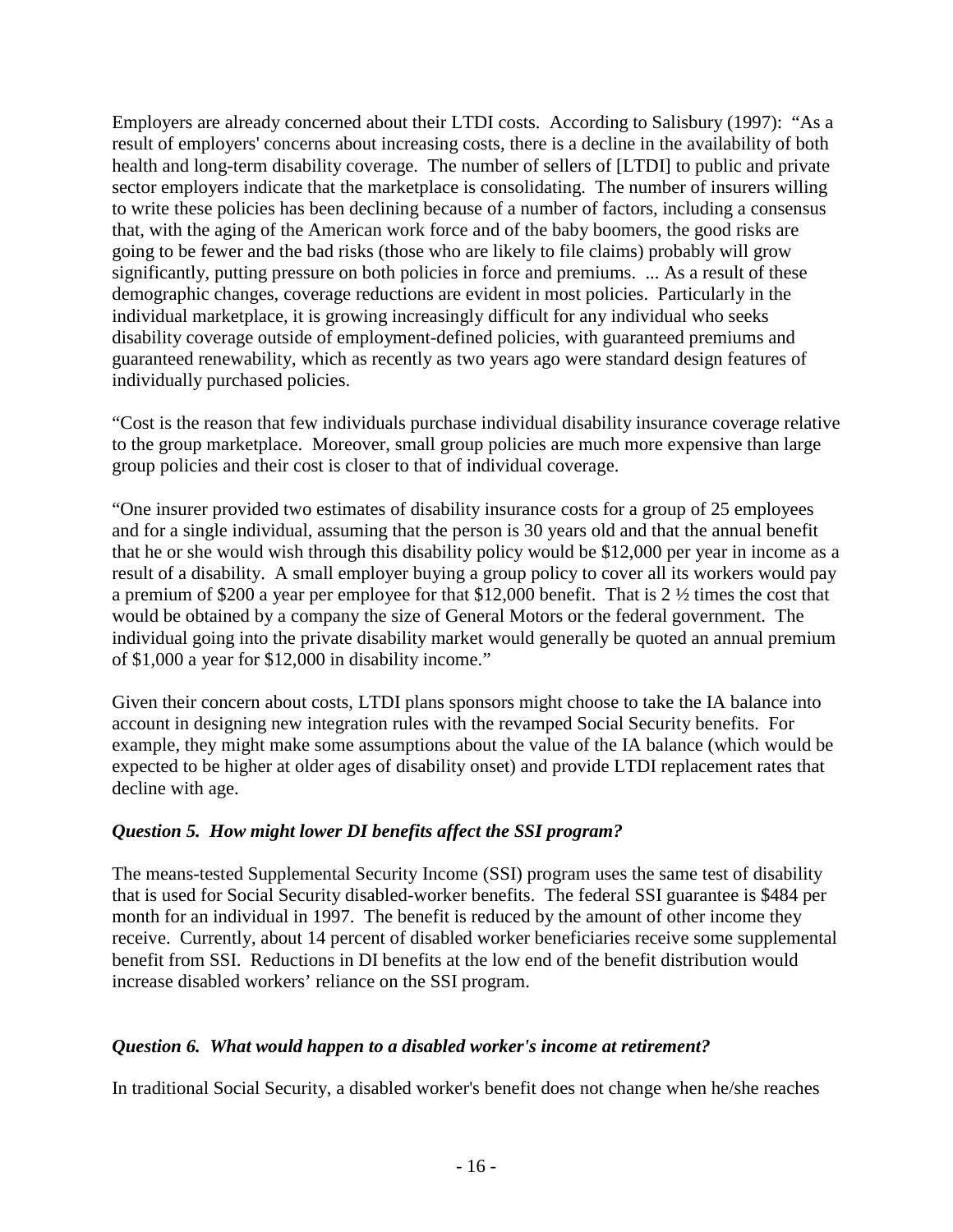retirement age. The benefit is the same as the amount that would be paid at normal retirement age.

Under the IA plan, the balance in the IA fund would remain in the government-administered account while the worker is disabled. The disabled worker would make no further contributions to the account, but he or she would continue to make investment choices about the funds.

If the disabled worker survived to early retirement age, the government would convert the IA balance to an annuity that is paid for the remaining life of the disabled worker and spouse if married. Hence, while the disabled-workers benefit would be reduced relative to present law while disabled before retirement. The benefit would then rise at retirement age, although the disabled worker's circumstances would not have changed.

#### *Question 7: On what terms would annuities be provided to disabled workers who reach retirement age?*

Annuities currently available in the private insurance market are designed to provide regular monthly income for the remaining life of the annuity purchaser. Life expectancies for the population who choose to purchase annuities are used by insurance companies to set the terms of annuities. In general, annuity buyers have above average life expectancy (Mitchell et. al, 1997).

If annuity purchase is mandatory at retirement age for all holders of individual accounts under Social Security, on what terms should they be offered to retirement-age workers who have already established disability status under the Social Security program? Should they be based on average life-expectancy of disabled-worker beneficiaries at retirement age? Or on general population life expectancy? Because disabled workers have lower average life expectancy than the rest of the population of the same age, a mandatory annuity based on general population life expectancies would pay less than if it were based on their shorter life expectancy.

### *Question 8. Would the IA balance be treated as a "countable asset" for the purpose of determining eligibility for SSI and or Medicaid?*

Under current SSI rules, financial assets of more than \$2,000 for an individual make one ineligible for SSI.

In most states, eligibility for SSI (federal or state supplements) brings eligibility for Medicaid, which can be very important to disabled persons because it covers items not covered by Medicare, such as prescription drugs, nursing home care, and community-based alternatives to nursing home care.

Under current SSI rules, balances in a retirement account  $-$  such as IRA'S or  $401(k)s -$  are treated as a countable asset, because the person has a "right, authority or power" to obtain access to the funds in these accounts. (And as a practical matter, people generally have access to these funds if they have left the workforce because of a disability that is severe enough to qualify for Social Security disability benefits.)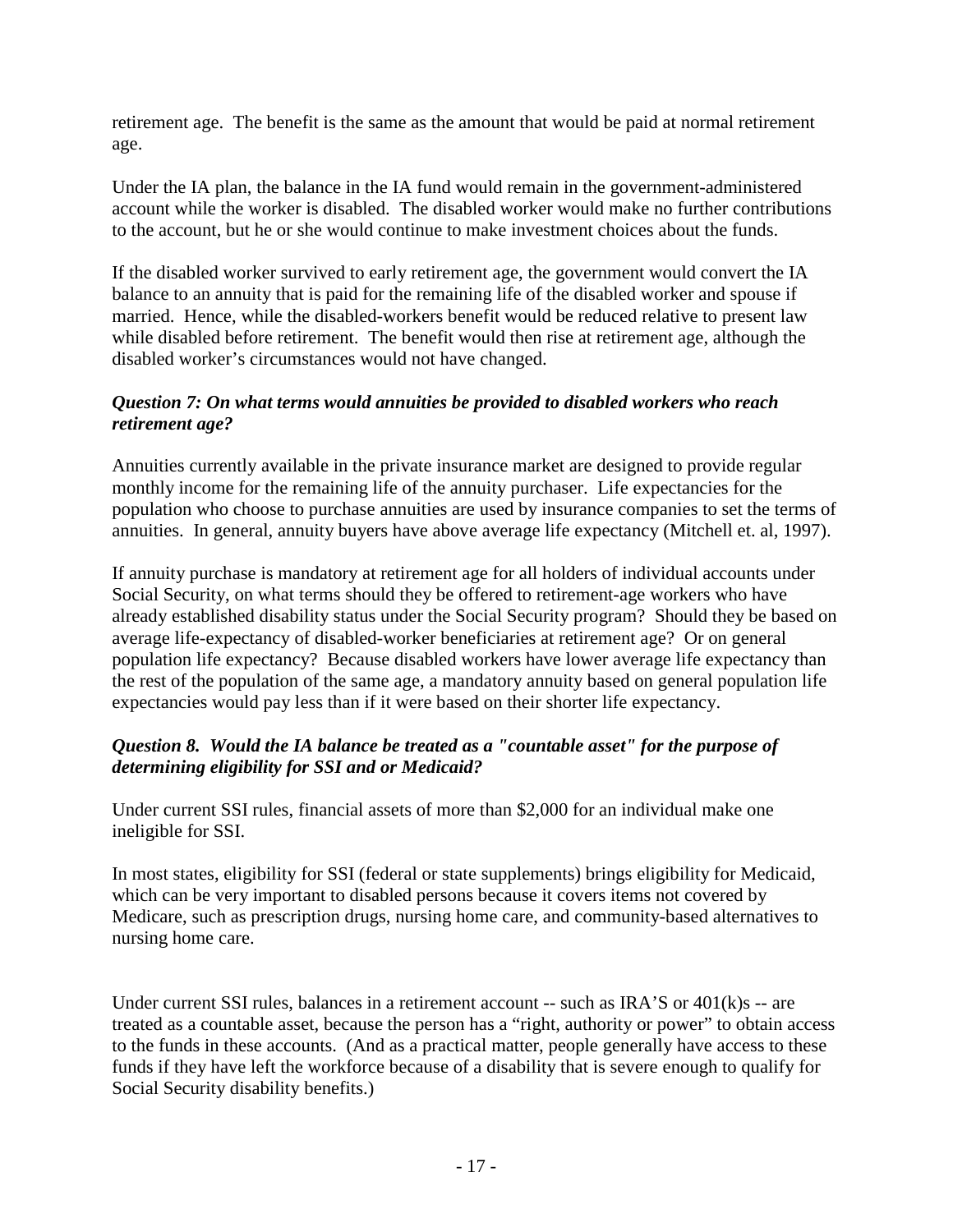It would be precedent-setting to have retirement savings accounts that are not available in the case of career-ending disability. But if that were the case and current SSI rules applied, then the IA funds would not cause a person to be disqualified for SSI benefits so long as they could not be accessed before retirement. Presumably, when the IA balance became available for annuitization at retirement age, then under SSI rules, the balance would be treated as a countable asset (and could cause ineligibility for SSI) or the monthly income would be treated as countable income and be offset \$1 for \$1 against monthly SSI benefits.

If Congress liberalized access rules, then presumably IA balances would become countable assets for purposes of SSI eligibility, unless specifically excluded under SSI law or regulations. Liberalizing access rules might produce a short-run saving in SSI expenditures because applicants' eligibility for SSI would be delayed until the IA balance was depleted (or nearly so). But the IA would then not reap investment returns and produce income at retirement.

### *Question 9. Would there be political pressure to make the IA balance available to disabled workers? If so, what is the appropriate policy response?*

Disability onset often brings unanticipated expenses that pose new financial burdens beyond the loss of earnings (See question 2.). The financial problems faced by disabled workers and their families would likely bring pressure on policy makers to grant access to the IA funds to meet immediate needs rather than to preserve the funds for the disabled worker's retirement (or heirs if he/she dies before retirement).

Policy options for granting access to the IA funds include annuitization at disability onset, allowing access to the lump sum, or permitting borrowing against the funds.

**Annuitization at disability.** An alternative to holding the IA balance for retirement would be to annuitize it when the worker became disabled. For workers disabled long before retirement age, this would still fall short of compensating for the reduction in basic benefits. The shorter time for contributing to the IA and for building investment earnings would result in much less than the IA amount anticipated for retirement.

If the IA balance were to be annuitized at disability, a number of new issues would need to be addressed. For example:

*(1) What population life tables would be used?* For a young disabled worker -- say age 40 -- an annuity based on general population life tables would produce a very small monthly amount, because it would be based on life expectancy of about 35 or 40 years (SSA, 1996, table 4C.6). Alternatively, one might use life tables for the population of disabled worker beneficiaries. While that population has much shorter life-expectancy, it also has great diversity. Their common attribute -- onset of disability that meets the test in the Social Security law -- has already occurred. Private insurers have little or no experience designing life annuities for people who already have a very serious health problem.

*(2) How would the requirement for joint and survivor annuities apply to a couple made up of a young disabled worker and an able-bodied spouse?*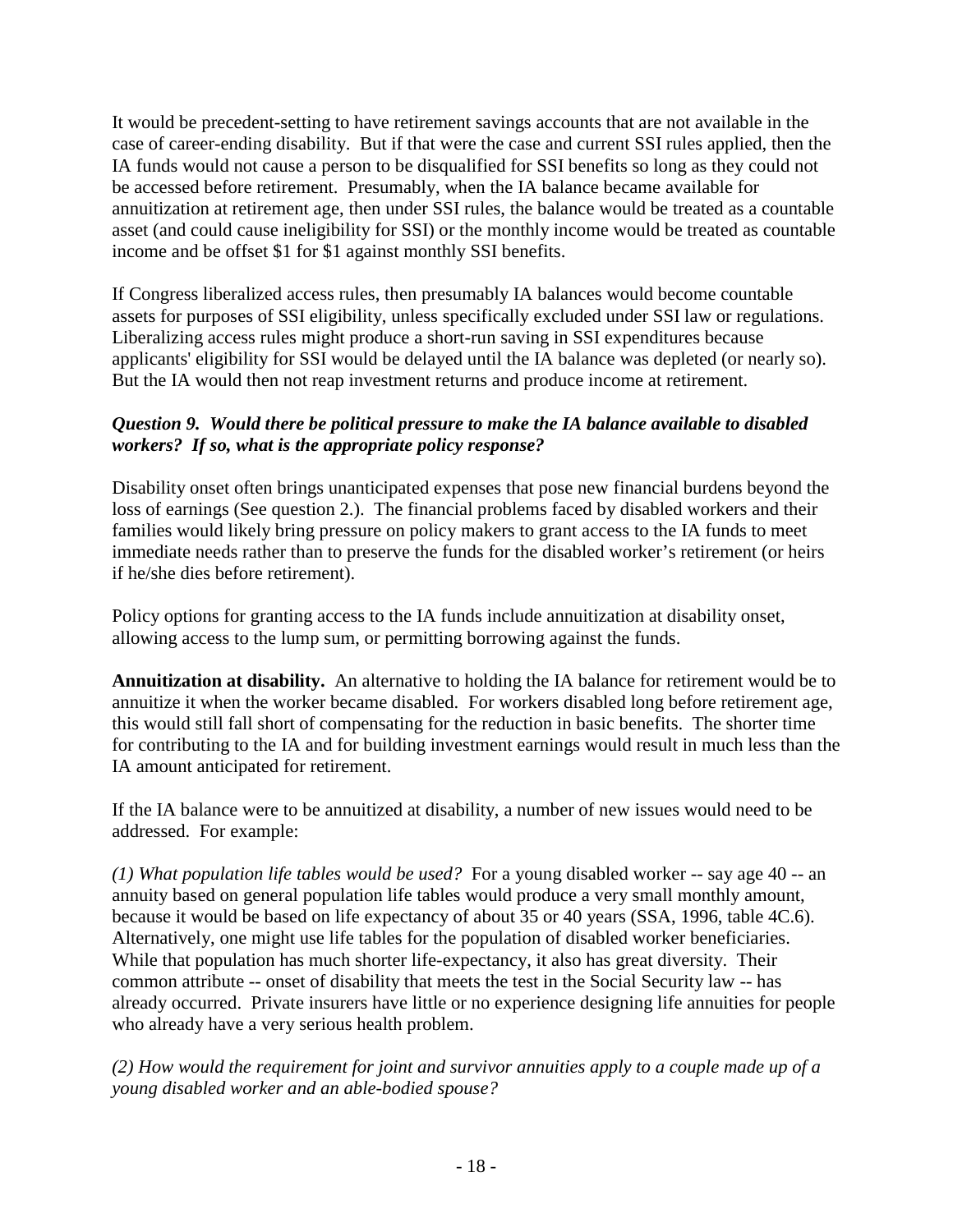If disabled workers were required to annuitize their IA balance, and to purchase joint and survivor annuities (unless the spouse declined it), the joint-life annuity would be quite small because the young spouse would have a long life-expectancy.

On the other hand, if the worker could unilaterally opt for a single-life annuity, there would be no survivor protection of this money for the spouse. In some situations, the spouse might have little Social Security protection other than that based on the disabled-worker's record.

#### *(3) If the disabled worker annuitized the IA balance and later recovered and returned to work, what would be the appropriate treatment of the annuity payment?*

About 2 percent of workers are expected to experience disability and then recover and survive to retirement age (table 1). The government currently has very limited capacity to determine in advance which workers will recover and leave the benefit rolls (Mashaw and Reno, 1996). Under current policy, when a worker recovers, his/her disability benefit stops and the subsequent retirement benefit would be based on earnings over the work life that excluded the period of disability.

In this scenario, would the annuity payment stop and then resume at retirement age? Or would it continue to be paid for the rest of the formerly disabled worker's life? Would the worker have to start over to build a new IA balance based on only the work record after recovery from disability?

These complexities may help to explain why the IA proposal does not call for annuitization at disability. Another policy option might be to give disabled workers access to the IA balance.

**Access to the IA balance at disability.** Political analysis suggests that it would be very difficult not to allow disabled workers access to the IA balance (Heclo, 1998). All precedents for government-encouraged retirement savings plans -- such as IRA'S, 401(k) plans and the thrift savings plan for federal employees -- permit early access to the funds in the event of disability.

If the funds were available at disability, they would not be available to fulfill the purpose for which they were designed -- that is to substitute for reductions in retirement and survivor benefits in old age. If the disabled worker was married, the spouse would lose survivor protection in old age if it was used to meet disability-related costs of the worker. At the onset of career-ending disability, the worker and spouse have already lost the worker's future earnings that may have been counted on in retirement planning. Under this option, they would also lose part of their expected Social Security protection for retirement. This loss may cause some people to turn to SSI for assistance.

If IA funds were available at disability, there would be pressure to make them available for other pressing needs -- such as medical emergencies, job loss, to purchase a home, or tuition expenses.

**Loans against the IA balance.** If IA funds are not available at disability, there could be pressure to permit the worker to borrow against his/her IA account. For workers who have terminal illness, this is now done with life insurance under so-called viatical arrangements.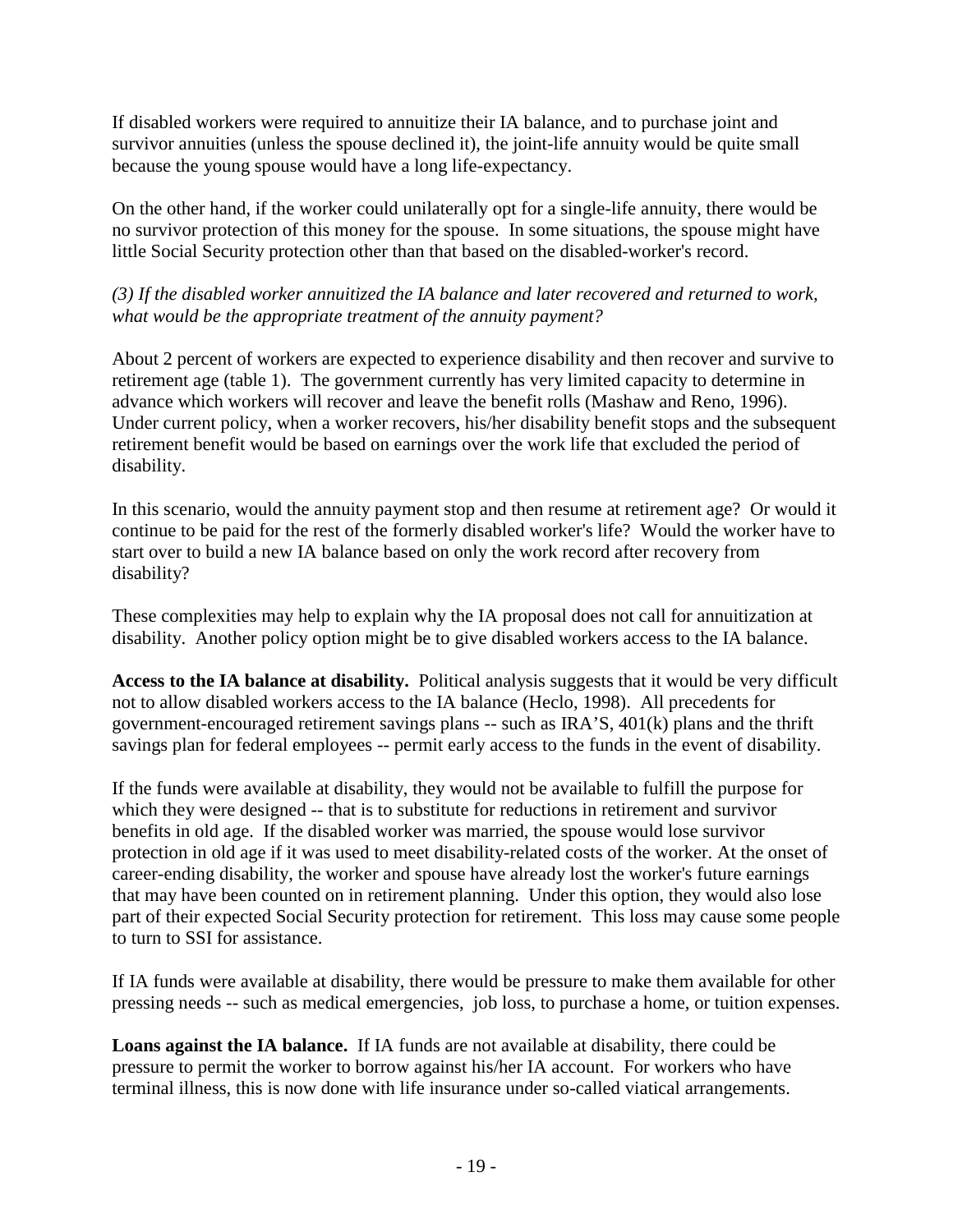Viatical arrangements have developed to allow terminally ill persons -- such as AIDS or cancer patients -- to access proceeds of their life insurance policies in advance of their death. Under these arrangements, the terminally ill person signs over the proceeds of his/her private life insurance in exchange for current income. The viatical seller takes a portion of the life-insurance to cover the cost of administration, of assuming the risk that the person won't die as expected, and profit.

Should such arrangements be allowed for the IA portion of Social Security? Would the government set rules under which they would be allowed? For example, -- only if the ill worker were unmarried, or only if the ill worker had a very high probability of dying? Would the agency set up a loan program? Loans add significantly to the administrative burden of retirement savings plans (Benna, 1997, Cavanaugh, 1996). More important, loans, like other forms of early access, erode the retirement Security that the IA funds were designed to provide to workers or their widowed spouse.

In summary, political pressure to grant access to, or loans from, IA balances in the event of disability is likely to be significant. Different responses to this pressure pose different trade-offs.

### **Treatment of Families of Workers Who Die Before Retirement**

Benefit changes in the IA plan also have important implications for treatment of family members of workers who die before retirement. In many cases, workers who die before retirement were previous recipients of disabled-worker benefits. In other cases, workers die suddenly without prior experience with Social Security benefits.

### *Question 10. How would benefits for young survivor families change under this plan?*

For young survivor families, the IA plan provides the same reduction in basic (PIA-based) Social Security benefits that would apply to a retiree at normal retirement age. That is, the benefits for the surviving family of an average earner would be about 17 percent lower than under present law. The reduction would be larger for higher earners and smaller for lower earners. The balance in the individual account would not be used for monthly benefits for survivor families.

#### *Question 11. When a worker dies before retirement, what would happen to his/her individual account?*

The balance in the individual account would automatically go to the deceased worker's widowed spouse and remain in her/his account until retirement. At retirement, the government would annuitize it. The annuity would then supplement the widow(er)s own PIA-based benefit (or survivor) benefit based on the deceased spouse's earnings, plus any IA annuity acquired from her or his own work life.

If there was no widowed spouse when a worker died before retirement, the IA balance would go to the worker's estate. It would be distributed immediately according to the worker's will or the laws of the state.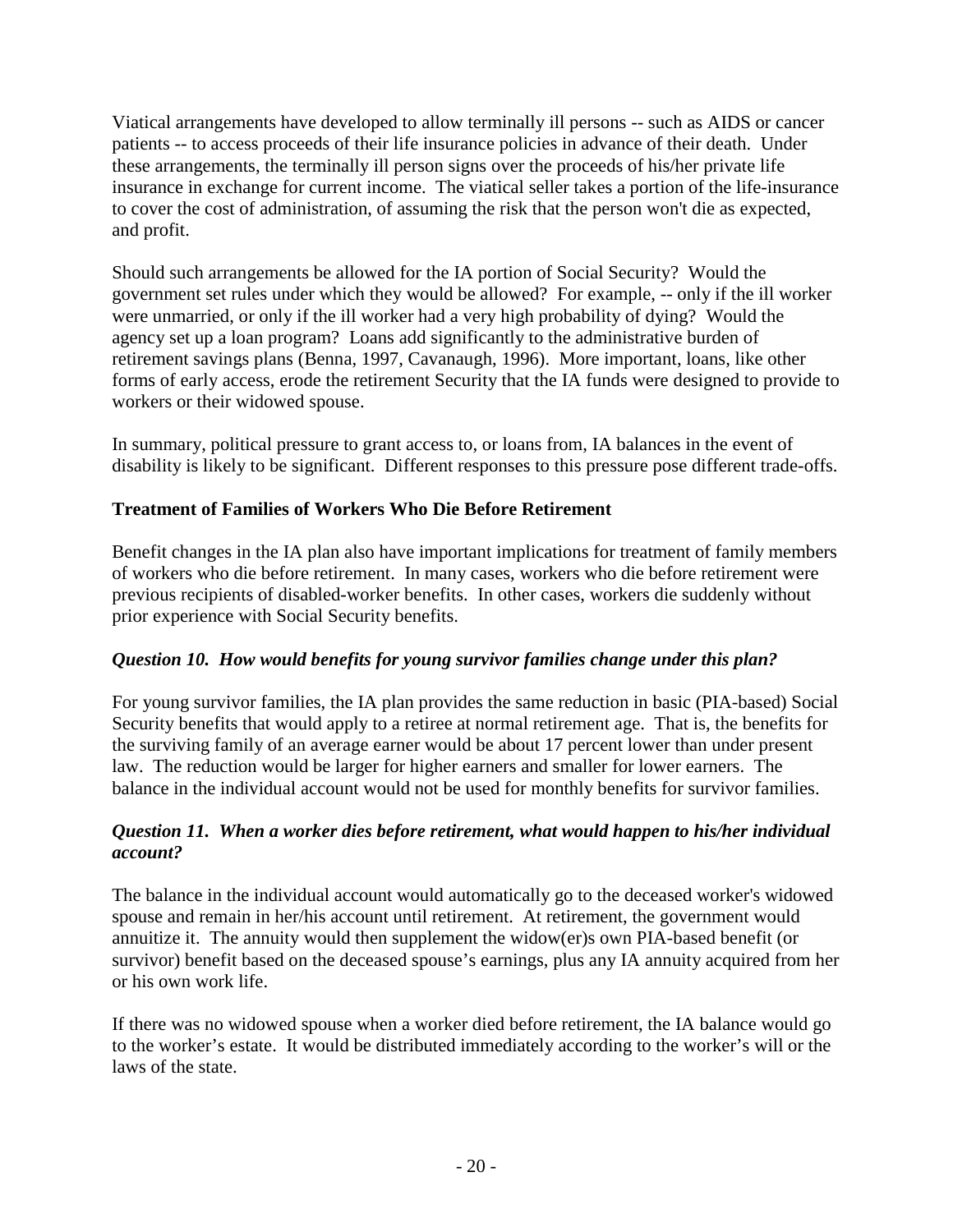#### *Question 12. What role does Social Security fill in providing income for young survivor families?*

Because the plan reduces benefits for young survivor families, it useful to consider the role of current benefits for young survivor families.

About 1.9 million children receive Social Security survivor benefits. They include 1.4 million children under age 18 and about 0.45 million adults who have been disabled since childhood. The 1.9 million child-survivor beneficiaries reside in about 1.2 million families.

Data from the 1990 Survey of Income and Program Participation (SIPP) matched with SSA's administrative records provide estimates of living arrangements and total income for families with children under 18 receiving Social Security survivor benefits. Of the 889,400 such families, about 62 percent were headed by a an unmarried adult, and 38 percent were husband-wife families. The latter would include families where the widowed parent had remarried or where the child was living with a couple other than the original parents. The families' economic status varied considerably by family type (table 9).

Among families with an unmarried head, those receiving survivor benefits had higher mean income and were less likely to be poor than other single-parent families. Social Security benefits accounted for 29 percent of their aggregate income. Earnings were received by about 7 in 10 families with a single parent, regardless of whether the child (or children) received survivor benefits. And mean earnings were about the same for families with, or without, child survivor benefits.

Among families headed by a married couple, those receiving survivor benefits had slightly lower mean total income than others. Survivor benefits accounted for about 18 percent of their aggregate income. Almost all married couple families had income from earnings, but the mean amount was smaller for those receiving survivor benefits.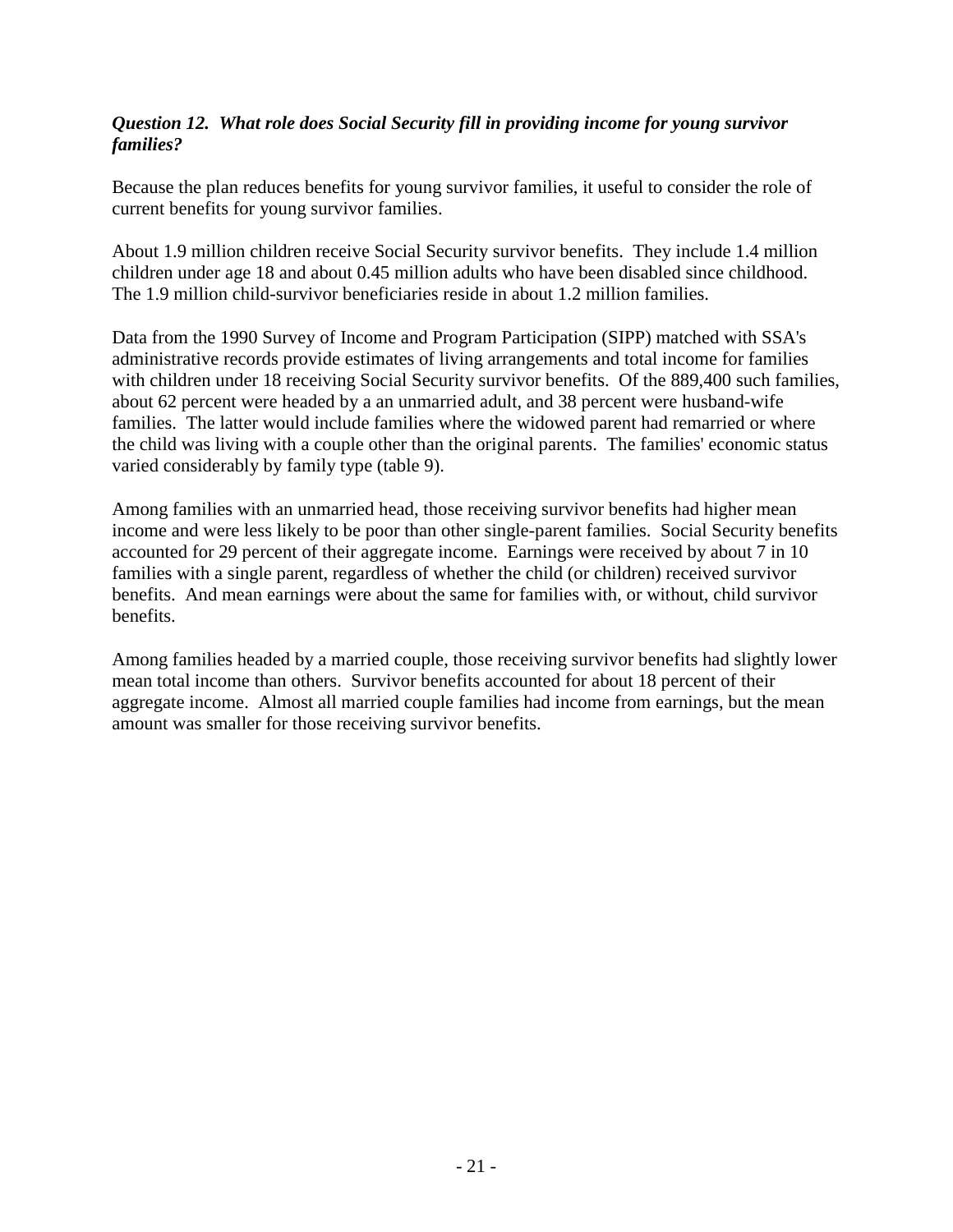#### **Table 9**

|                                                                    | Total                      | Unmarried head | Husband/wife |  |  |  |
|--------------------------------------------------------------------|----------------------------|----------------|--------------|--|--|--|
| Families with children receiving Social Security survivor benefits |                            |                |              |  |  |  |
| Total number (in thousands)<br>889.4<br>543.5<br>345.9             |                            |                |              |  |  |  |
| Mean total monthly family income                                   | \$2,884                    | \$2,459        | \$3,551      |  |  |  |
| Share of income from:                                              |                            |                |              |  |  |  |
| Social Security                                                    | 24                         | 29             | 18           |  |  |  |
| Earnings                                                           | 62                         | 52             | 74           |  |  |  |
| Other                                                              | 14                         | 19             | 8            |  |  |  |
| Percent with earnings                                              | 78                         | 69             | 94           |  |  |  |
| Mean earnings of recipients                                        | \$2,287                    | \$1,845        | \$2,796      |  |  |  |
| Percent poor                                                       | 12.7                       | 18.8           | 3.1          |  |  |  |
|                                                                    | All families with children |                |              |  |  |  |
| Total number (in thousands)                                        | 34,736.7                   | 9,483.7        | 25,252.8     |  |  |  |
| Mean total monthly family income                                   | \$3,190                    | \$1,670        | \$3,762      |  |  |  |
| Share of income from:                                              |                            |                |              |  |  |  |
| Social Security                                                    | 1                          | $\overline{4}$ | 1            |  |  |  |
| Earnings                                                           | 91                         | 76             | 93           |  |  |  |
| Other                                                              | 8                          | 20             | 6            |  |  |  |
| Percent with earnings                                              | 89                         | 70             | 97           |  |  |  |
| Mean earnings of recipients                                        | \$3,241                    | \$1,817        | \$3,628      |  |  |  |
| Percent poor                                                       | 16.2                       | 38.4           | 7.9          |  |  |  |

#### **Families with Children Under Age 18: Recipients of Social Security Survivor Benefits Compared with All Families, by Marital Status of Family Head, 1990**

Sources: Kearney, Grundmann and Gallicchio, "The Influence of Social Security and SSI Payments on the Poverty Status of Families with Children," *Social Security Bulletin*, vol. 57, No. 2, Summer 1994, pp. 27-43 and vol. 58, No. 3, Fall 1995, pp. 3-14.

#### *Question 13. Would the reduction in basic survivor benefits affect private, employment-based provisions for life insurance?*

Probably not. Employment-based life-insurance is generally not coordinated with Social Security. About 60 percent of private sector employees and 80 percent of state and local government employees have some sort of employer-financed life insurance. It typically is paid as a lump sum. The most common lump-sum is equal to one-year's salary, although some plans pay two years' of the deceased worker's salary. The median amount in private plans is about 1.5 times salary. In state and local government employment, the median is about 2 years' salary. Some life insurance plans pay a flat dollar amount. In these cases, the median amount is about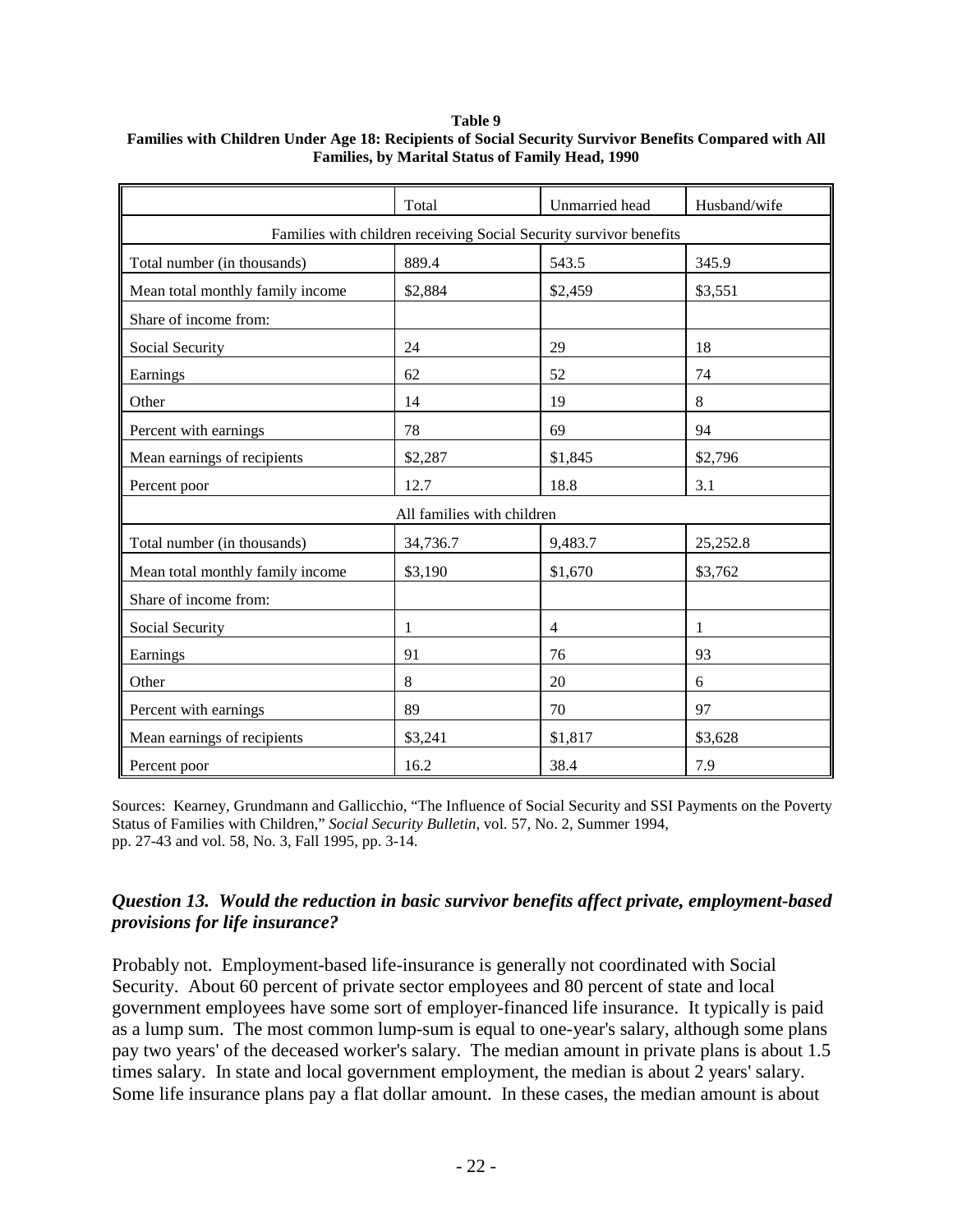\$15,500 in private plans and about \$17,500 for state and local government employees (DoL, 1994, 1996, 1996).

Very rarely does employment-based life insurance pay regular monthly survivor income benefits to children or widowed spouses. Such coverage was reported for only 5 percent of full-time employees in medium and large firms, and virtually not at all for part-time employees or those in small firms.

#### *Question 14. When workers die before retirement, who would gain and who lose under this plan relative to current Social Security?*

In brief, the IA plan would pay lower basic benefits than under the current program to young survivor families and to disabled workers and their families. On the other hand, it would transfer a lump-sum (where no benefits are now paid) to the heirs of workers who die before retirement without leaving dependents.

#### *Question 15. How would provisions for inheritance of IA balances by heirs other than a widowed spouse interact with rules for annuitization of IA balances?*

The IA plan also requires that the IA balance be annuitized when a worker or widowed spouse retires. If the balance is annuitized, it is no longer transferable to other heirs. (The IA plan provides that the mandatory annuity could have a one-year certain feature, whereby the designated heirs of an unmarried work who dies after retirement would be guaranteed one year's payment of the annuity.)

With mandatory annuities, the relationship between the date of death and the timing of required annuitization could have important implications for the amount of money, if any, that would go to heirs, such as adult children.

- ! If an unmarried worker or widowed spouse died before annuitizing, the full IA balance would go to the heirs.
- ! If the individual died shortly after annuitizing, the heirs would receive the balance of 1 year's worth of the annuity (if the one-year certain option were selected), which is far less than the full amount of the IA balance.

If the individual has a choice of when to annuitize, there may be instances in which heirs have a financial interest in delaying the annuitization date. If the individual has no choice of when to annuitize, there could be significantly different outcomes for the heirs, due to very small differences in the date of death.

One way to reduce the disparity in outcomes would be to require a longer period-certain annuity, such as 5, 10 or 15 years. This would reduce the amount of the annuity for the person entering retirement, but it would also reduce the disparity in outcomes for heirs in the event that person dies shortly after retirement.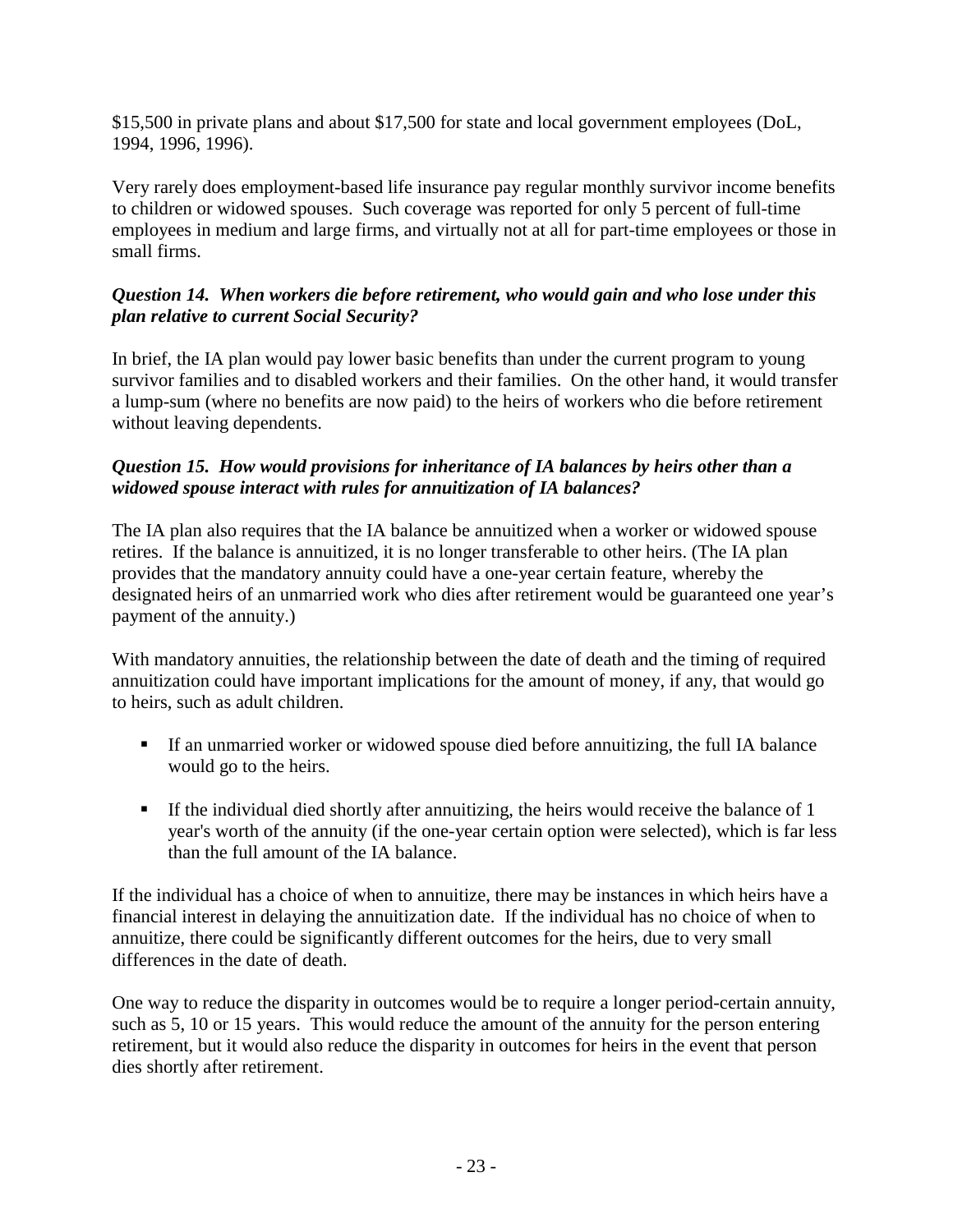Another option would be to require annuitization only up to a specified amount and leave part of the IA balance for heirs. Yet another option might be for balances to go to the Social Security trust fund rather than to heirs. This is consistent with traditional social insurance but is a sharper departure from standard defined contribution practices.

### *Question 16. How would rules for inheritance of IA balances apply in the case of remarriage of a widowed spouse before retirement?*

Both traditional Social Security and the IA plan are straightforward in the simple case of "one long-term marriage, no remarriage." Benefit rules would need to be devised for disposition of the account balance to address other family situations, such as sequential marriages.

Under traditional Social Security, rules about sequential marriage aim to achieve a mix of goals: (1) fair and adequate benefits for widowed spouses; (2) not paying a survivor "subsidy" to a retiree who is remarried, (3) avoiding a "marriage penalty" that reduces benefits when a current beneficiary remarries; and (4) no transfers from husband to husband or wife to wife.

In brief, traditional Social Security old-age benefits for one widowed before retirement are:

- (1) A widowed spouse can receive a widow(er)s benefit at age 60 of 71.5 percent of the deceased worker's benefit. If the widow(er) waits until age 65 to claim the benefit, it is 100% of the deceased workers' benefit.
- (2) If a former widow(er) is married upon entering retirement, she/he is treated as a worker and/or spouse. No widow's benefit is paid to one who enters retirement married. If the person later becomes widowed, however, a widow's benefit is then payable.
- (3) During old age (after becoming a beneficiary) a widow(er) receiving a survivor benefit can continue to receive that benefit upon remarriage. This was done to avoid penalizing marriage by taking away benefits that are currently being received.

The IA plan would retain these features in treatment of the basic (PIA-based) benefit, although it would raise the aged survivor's benefit to 75 percent of the couple's combined benefits.<sup>5</sup> Questions arise about how the IA balance would be treated with multiple marriages and remarriage.

Because the IA balance is treated like property rather than a social benefit, the transfer to a widowed spouse would presumably be permanent, and this ownership would not change should the widow(er) remarry. If widows or widowers remarried prior to retirement, they would still retain their prior deceased spouse's IA balance. At retirement, both their deceased spouse's IA balance and their own would be converted to an annuity by the government. Presumably, the requirement for joint and survivor annuities would apply to a remarried widow(er). That is, the

1

<sup>&</sup>lt;sup>5</sup> This has the effect of increasing widow(er)'s benefits for dual-earner couples. Because other provisions of the IA plan reduce the benefit paid to spouses of retired workers to 33 percent of PIA (compared to 50 percent under current law), providing a widow(er)'s benefit of 75 percent of a couple's combined OASDI benefit does not raise benefits for widow(ers) in single-earner couples; instead, it leaves them with the same benefits they would receive under current law.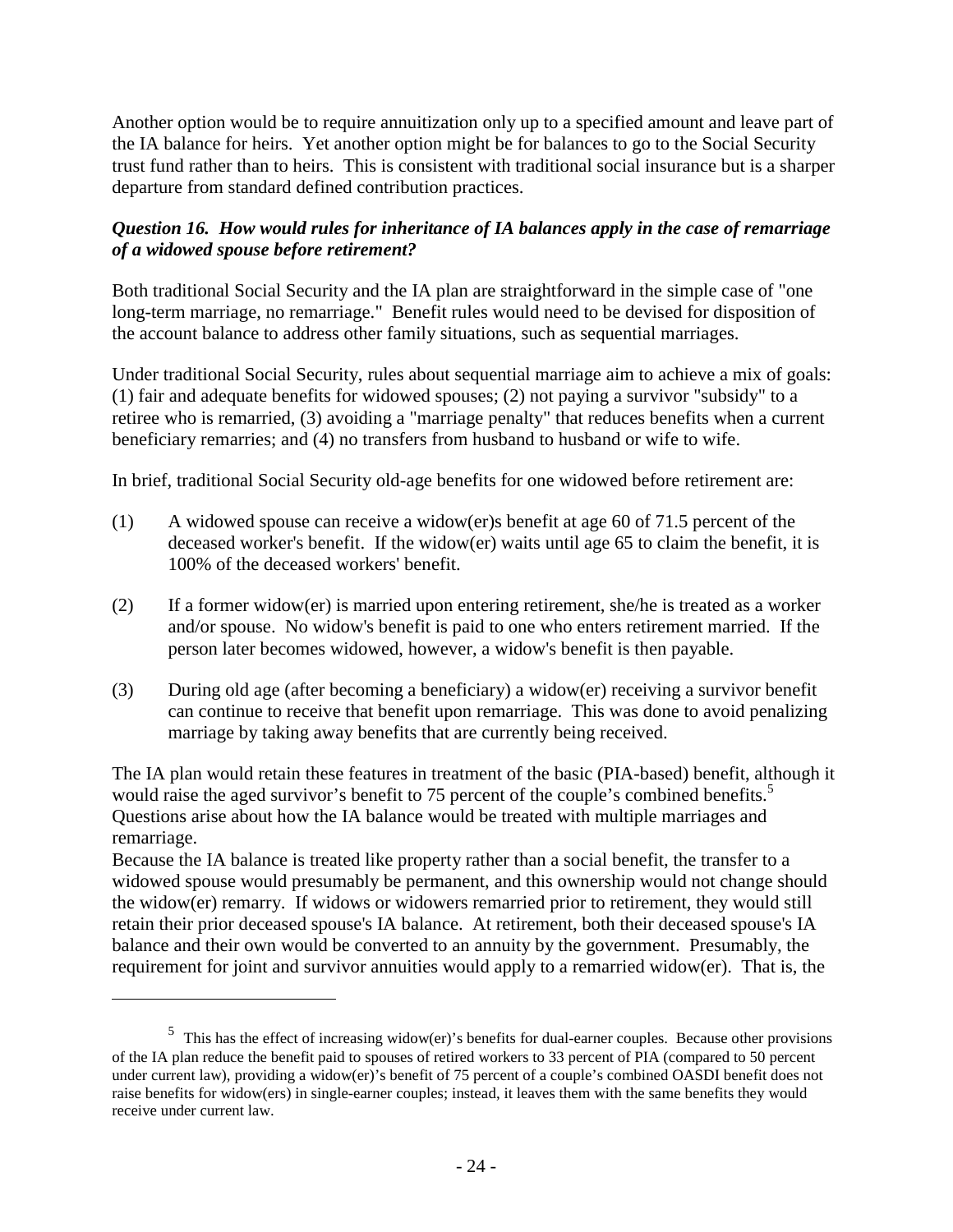first husband's IA balance would become a joint and survivor annuity for the widow and her second husband.

#### *Question 17. If a remarried widow(er) subsequently died before retirement, should the IA balance of the first spouse be transferred to the second spouse, or should it go to other heirs?*

Under traditional Social Security, there is no precedent for transfer of old-age survivor protection from a first husband to a second, or from a first wife to a second. And, as already noted, there is no precedent for transferring "unused retirement income protection" to other heirs, such as adult children.

Consistent application of the IA plan rule of automatic transfer of the IA balance to a widowed spouse would seem to call for indirect transfers from husband to husband or wife to wife, in such cases. In such cases, however, there could be competing claims on the IA balance between subsequent spouses and other heirs, such as adult children of a prior marriage. If this is considered a problem, two options below suggest other treatment. One involves separate accounting of inherited IA balances. The second would make the transfer of the IA subject to spousal consent.

**Separate accounting.** When a widowed person dies, policy-makers could provide for separate distributions of the widow(er)s "own" IA balance versus the IA balance resulting from funds the widow(er) has inherited from a former spouse. This would require separate accounting and record keeping of account balances that are inherited from a former spouse. This might be deemed desirable by heirs in certain circumstances. It would, however, add to record keeping requirements for the IA balances that are transferred when someone dies before retirement.

The Supreme Court recently grappled with a related issue with regard to a private retirement savings plan. In *Boggs v. Boggs,* the Court split 5-4 in favor of the second wife's claim, over the deceased first wife's bequest that her community property share of the husband's retirement savings should go to their children after he died. At issue was not the design of Social Security. Rather, it was to be whether ERISA's preferential treatment of the current widow preempts the prior wife's community property right to designate the beneficiaries of her share of her husband's retirement savings. (Washington Post, June 3.) Policy issues about how to apply competing principles: automatic protection of a widowed spouse, on the one hand; and discretion to accommodate complex family relationships in sequential marriages, on the other hand.

**Spousal consent for IA transfer.** Another option would not make the IA transfer to a widowed spouse automatic. Instead, the IA transfer could be waived by notarized signed consent of the spouse (as is the case in annuitization under the IA plan). Presumably, that decision would have to be made before the person owning the IA balance died in order to ensure that the decision reflected the wishes of both parties. The default would be automatic transfer to the widowed spouse.

In summary, traditional Social Security has developed policies for widowed spouse benefits in the event of complex family relationships, such as sequential marriages. Current policies seek to provide retirement security while balancing other social goals. Under an IA plan, other relatives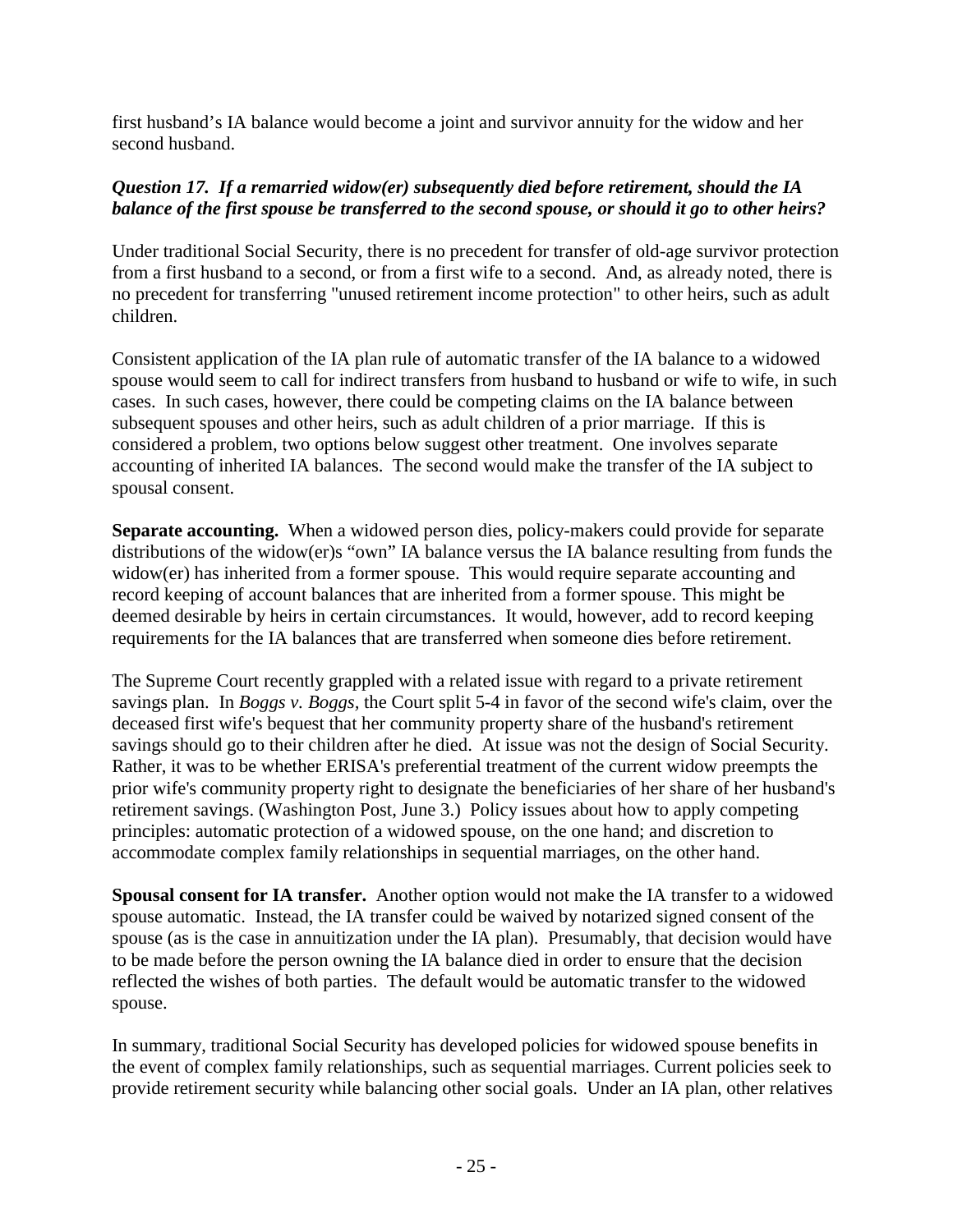(such as adult children) would also have a potential claim on account balances when someone dies before retirement. Consequently, rules for transferring account balances to widowed spouses or other heirs may need to take account of the interests of other family members. The challenge would be to balance competing principles about social adequacy for widowed spouses (in traditional Social Security) with traditions about inheritance of private property that are followed in other settings.

### *Question 18. In the event of divorce, what rules would apply to the transfer of the IA balance?*

The IA plan does not specify this contingency. Three options might be considered: an automatic 50-50 split of IA balances at divorce, allowing divorce courts to decide disposition of IA balances along with other property, or retaining IA ownership without permitting it to be divided at divorce.

If the law provided for an automatic 50-50 split, the government agency managing the IAs would need to receive information about the divorce in order to divide up the IAs between spouses. Should the division apply only to account activity (contributions and investment earnings) that occurred during the marriage, or should the division apply to the total balances when the marriage ends?

The following table illustrates one example of how the outcomes would differ.

|                                           | <b>Spouse A</b> | <b>Spouse B</b> | <b>Total</b> |
|-------------------------------------------|-----------------|-----------------|--------------|
| <b>IA Balances</b>                        |                 |                 |              |
| Balance at marriage                       | \$3,000         | \$10,000        | \$13,000     |
| Acquired during marriage                  | 12,000          | 2,000           | 14,000       |
| Balance at divorce                        | 15,000          | 12,000          | 27,000       |
| <b>Totals Under Alternative Divisions</b> |                 |                 |              |
| $50/50$ of total                          | \$13,500        | \$13,500        |              |
| -- Change in individually-held balance    | (1,500)         | 1,500           |              |
| 50/50 of accumulation during marriage     | 10,000          | 17,000          |              |
| -- Change in individually-held balance    | (5,000)         | 5,000           |              |

**Table 10. Illustrative Divisions at Divorce**

If the 50/50 split applied to the total balances, should it include IA balances acquired from prior marriages that end in widowhood or divorce?

What mechanism would be needed to report divorces to the government IA agency? What proofs would be needed to protect the rights of both parties? Some of these issues have been explored in analyses of implementing earnings sharing proposals under Social Security. (Committee on Ways and Means, 1984)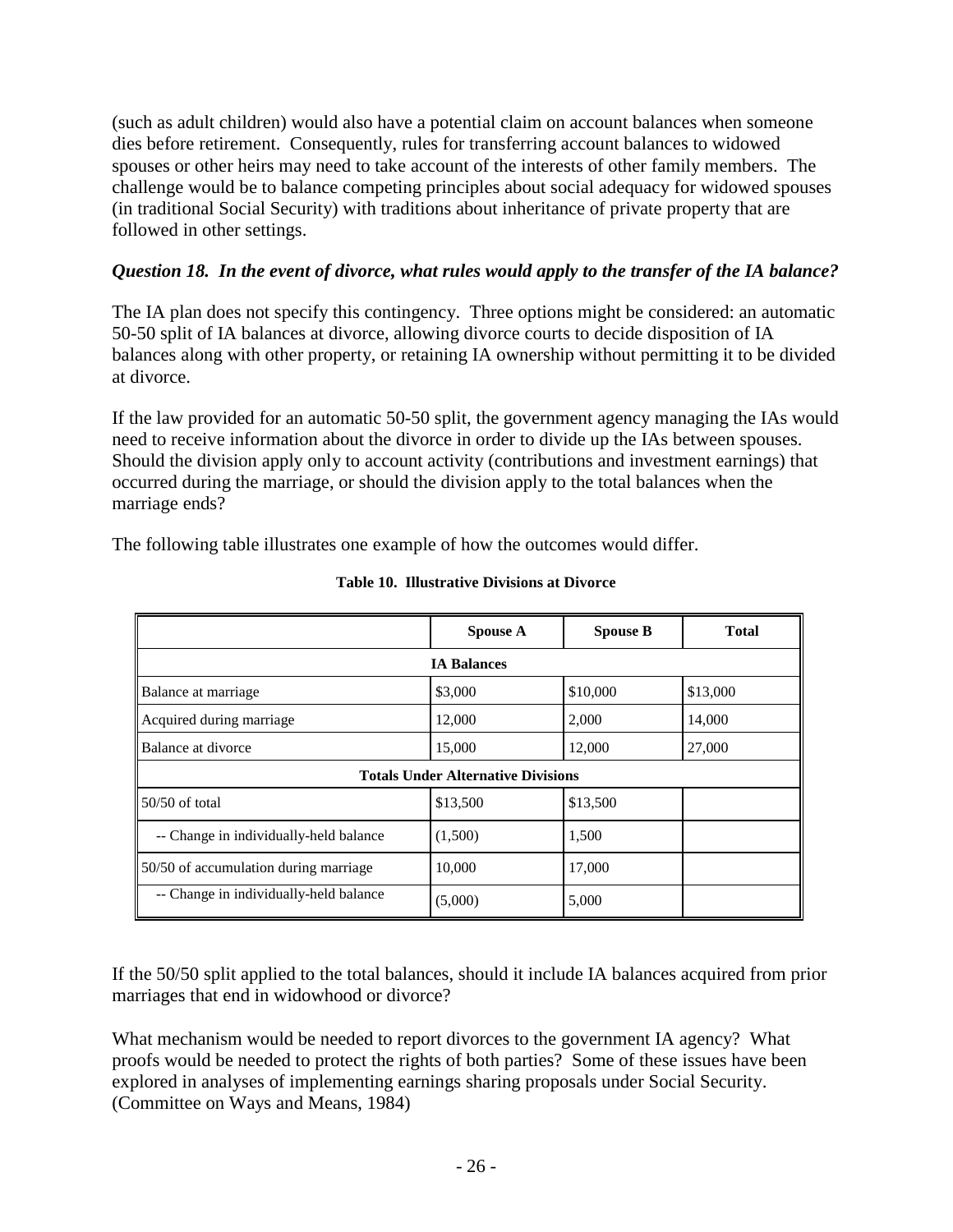Two other options would be to allow divorce courts to determine the division, if any, of account balances; or to simply specify in the law that there is no division between spouses at divorce. Each has implications for the economic well-being of both spouses, and would impact the family adequacy approach embodied by traditional Social Security.

### **Summary**

The IA plan explicitly reduces benefits for disabled workers and their families and for young survivor families under its provisions for lowering the basic benefit formula. For old-age benefits, the IA balance would be annuitized to provide monthly income to offset the reduction in basic benefits. No provision offsets the benefit reduction for younger families of disabled or deceased workers. Instead, the plan requires that the IA balance be held for a disabled worker's or widowed spouse's future benefit at retirement. Many questions remain about the optimal policy response to:

- Political pressure to make the IA balance available at disability, or other cases of financial hardship.
- ! Treatment of the IA balance at divorce or in the event of widowhood and remarriages.
- ! The adequacy of the PIA for the income protection of disabled workers and young survivor families, at least for those younger than some age, such as the earliest age of eligibility (age 62).
- ! The new entitlement for heirs when unmarried IA holders die before retirement and how the rights of heirs would be balanced against the rights of disabled workers, widowed and divorced spouses and their subsequent marital partners.

Relative to the current social insurance system, entitlement for heirs who are adult children represents a "leak" out of the system, making it more expensive to provide a given level of retiree income guarantee.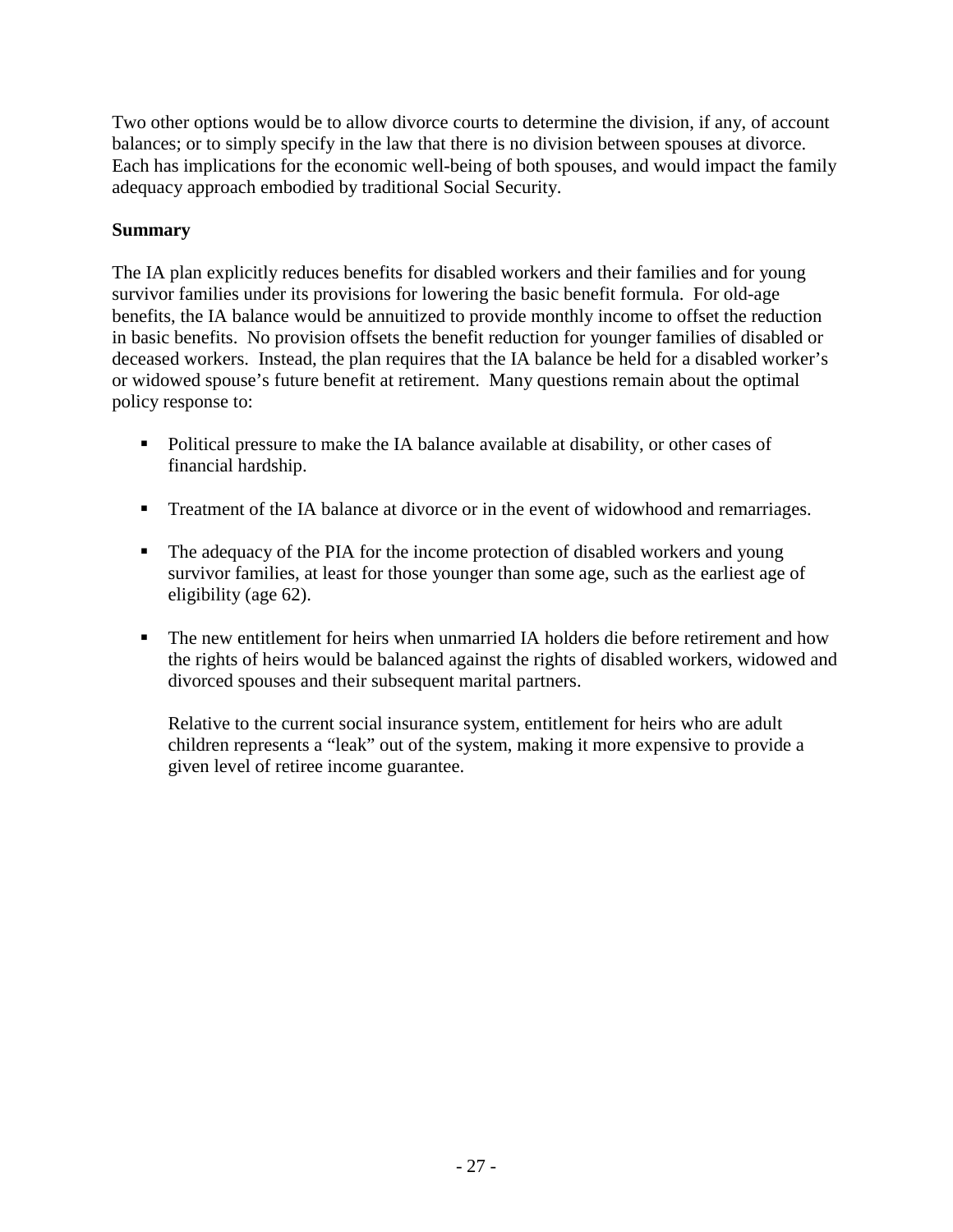## **III. Personal Security Account Plan**

The personal security account (PSA) plan would transform Social Security retirement benefits into a two-tier system. The basic benefit would be a flat amount, equivalent to about 47 percent of the benefit paid to an average full-career earner today. The second tier would be a personal savings account financed by shifting 5.0 percentage points of the existing employee payroll tax to that purpose. Workers would be free to invest their accounts in financial instruments widely available in the market. They could not withdraw the funds before retirement. At age 62, they could use the funds as they saw fit.

The PSA plan also raises the normal retirement age (NRA) beyond that scheduled in current law. Specifically, it accelerates the scheduled increase in the NRA, so that it reaches 67 in 2011. Thereafter the NRA is scheduled to rise by about 1 month every 2 years. In addition, the age of earliest eligibility for benefits, currently 62, is scheduled to rise in tandem with the NRA, until it reaches age 65 when the NRA is age 68. Thereafter early retirement benefits remain available at 65, but the actuarial reduction in them increases from 20% to ultimately 30% when the NRA reaches age 70. The PSA would continue to be available at 62, thus allowing early retirement at that age.

The two-tier benefits apply only in old age. Benefits for disabled workers and young survivors would be calculated based on PIA calculations as under present law. However, benefits for disabled workers would be gradually reduced as the NRA increases. Specifically, they would be reduced by the same rate as a benefit payable to an age 65 retiree (currently 100%, but scheduled to decline to 70% in the PSA plan).

#### **Impact of Reduction in Basic Benefits at Disability**

The PSA plan retains PIA-based benefits for disabled workers or young survivor families up to the NRA, but disability benefits are gradually reduced as the normal retirement age is raised. Thus, similar questions arise as under the IA plan:

#### *Question 1. What might be the impact of the reduction in the disabled-worker's benefit on private long-term disability insurance?*

#### *Question 2. What might be the impact of lower DI benefits on the SSI disability benefit program?*

Issues here are similar to those discussed under the IA plan. New issues, however, apply to the PSAs relative to the IAs at disability or death before retirement.

#### *Question 3. How would a disabled worker's benefit change when he/she reaches retirement age?*

Under the PSA plan, a disabled worker would shift from an entirely PIA-based disability benefit, to a retirement benefit that is a blend of the new two-tier benefit and the PIA-based benefit he had previously received.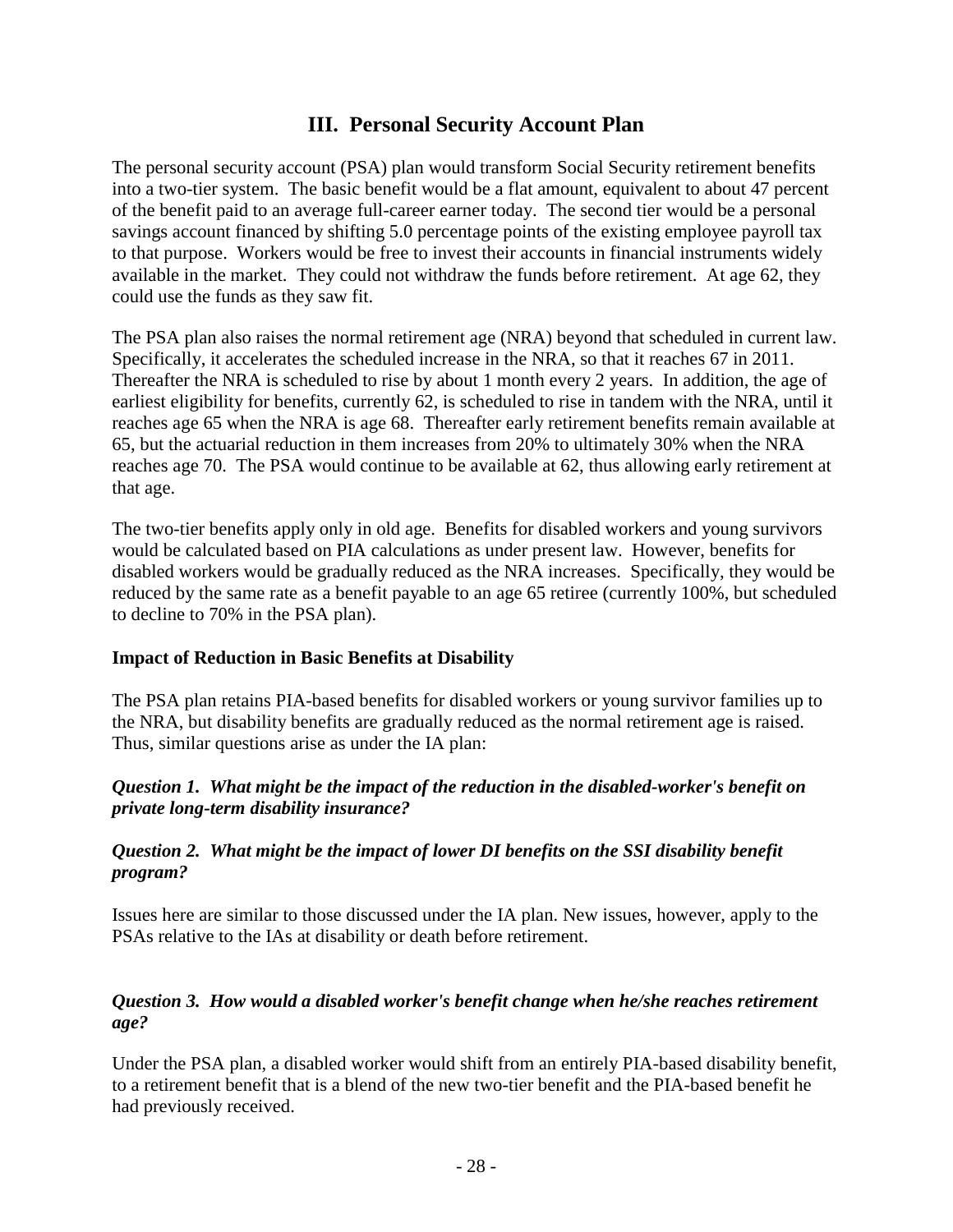When disabled workers reach age 65, they would shift to a blended basic benefit made up of (1) their PIA-based DI benefit times the fraction of their work life they received DI, plus (2) a tier 1 retirement benefit times the fraction of the work life spent working.<sup>6</sup> The PSA account balance would become available when the disabled worker reaches age 62. The worker could use it as he or she saw fit.

Thus, under the PSA plan, a disabled worker's basic defined benefit amount would change at retirement age -- generally, it would go down. And the PSA balance would become available to the disabled worker for the first time at early retirement age. The size of the PSA balance would depend on the number of years the disabled worker had contributed to the system before disability, and his or her investment success with it.

#### **Treatment of PSA Balances at Disability**

Some of the issues are the same as under the IA plan. More would be at stake, however, because the PSA balance (accumulated from 5% of earnings) would generally be considerably larger than the IA balance (accumulated from 1.6% of earnings).

#### *Question 4. Would the PSA balance be treated as a "countable asset" for the purpose of determining eligibility for SSI or Medicaid?*

See discussion under IA plan.

#### *Question 5. Would there be political pressure to make the PSA balance available to disabled workers? If so, what is the appropriate policy response?*

See discussion under IA plan.

#### *Question 6: Should a disabled worker or his/her family be permitted to borrow against the PSA account for the purpose of caring for the ill or disabled worker?*

See discussion under IA plan.

 $\overline{a}$ 

#### **Treatment of PSA Balance At Death Before Retirement**

When a worker dies, his or her PSA balance would go to the estate. It would be transferred according to the provisions of the deceased worker's will or the laws of the state. The plan has no requirement that the PSA go to a widowed spouse, that it be retained for a widowed spouse's retirement, or that it remain part of the public mandatory retirement income system. It would be immediately available for the deceased worker's heirs to use as they saw fit.

 $6$  During a 30-year transition, the tier 1 retirement benefit would, itself, be a blended benefit, made up of a present-law PIA-based retirement benefit and the new tier 1 benefit. The blended retirement benefits would apply to workers age 25-54 in 1998. Their transition tier-1 benefit would be a combination of: (a) a partial PIA-based benefit based on work prior to 1998; and (b) a pro-rated tier 1 benefit, based on years covered in the new system. Any balance in the PSA would become available at the earliest eligibility age for retirement benefits.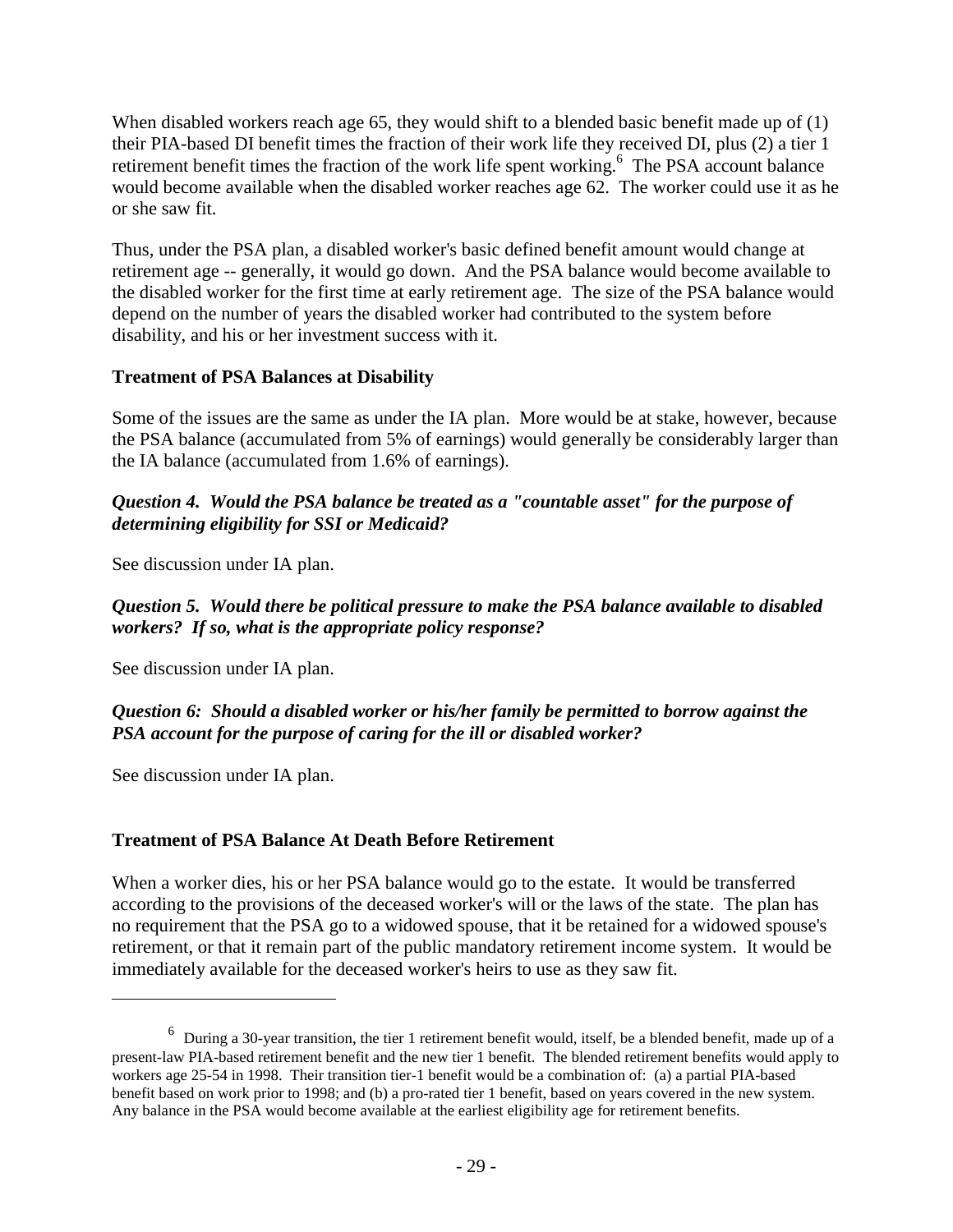In this respect, it is a significant departure from traditional Social Security and from the IA plan, which seeks to preserve retirement income security for widowed spouses. In the PSA plan, the only guarantee for a widowed spouse is the tier 1 benefit and his or her own PSA balance. Many questions remain about optimal policy response under a PSA approach.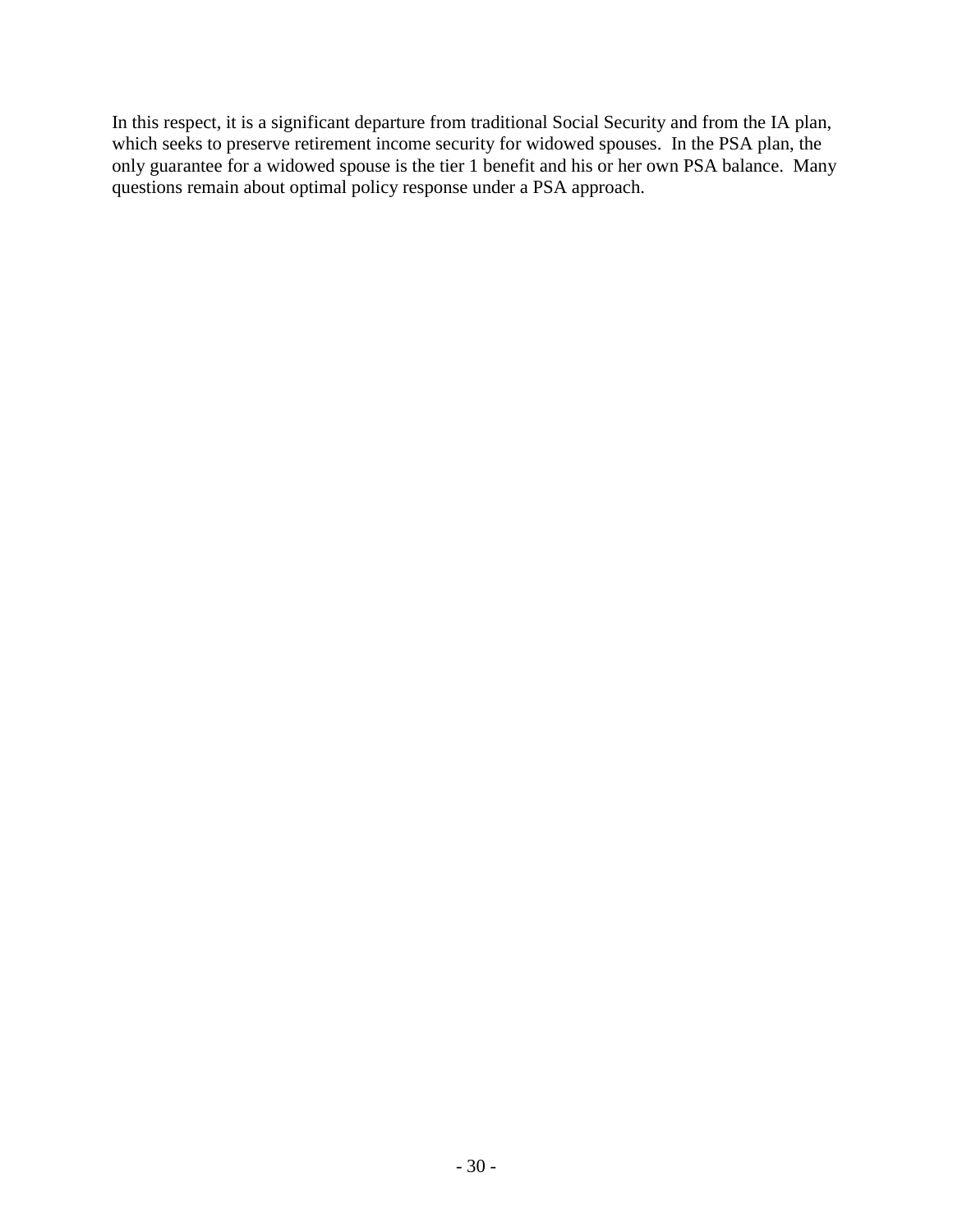# **IV. Chilean System of Disability and Young Survivor Benefits**

Chile mandates that workers save 10% of their earnings in individual accounts for retirement, which are held by AFPs (*administradoras de fondos de pensiones*), which are private, highly regulated financial institutions set up solely for this purpose. Disabled workers and the survivors of deceased workers receive access to these funds on disability or death of the worker.

In addition to the mandated savings, Chilean workers are required to purchase disability and life insurance (for survivors of workers who die before retirement) through the AFP. The insurance is purchased on a group basis by the workers who are enrolled in each AFP. The AFP bundles the cost of this insurance with the administrative charges of the AFP and is required to have uniform pricing for all its enrollees. The insurance pays a "topping-up" lump-sum amount into a disabled or deceased worker's account. The amount is the difference between the lump-sum amount given by a government-set formula and the actual amount in the worker's AFP account at the time of death or disability. (That is, it subsidizes the disabled worker's account up to an amount sufficient to purchase an indexed annuity that would replace a set percentage of the worker's prior earnings. In effect, because of this subsidy, there is an implicit 100 percent tax on worker accumulation in the event of disability or death before retirement age, to the extent that the worker's accumulation does not exceed the formula amount.)<sup>7</sup>

In the case of total disability, the top-up amount is set to allow purchase of an indexed annuity that would provide benefits that replace 70 percent of the worker's average indexed taxable earnings over the previous 10 years.<sup>8</sup> The "topping up" formula is based on what an annuity should cost given a life table and interest rates, and uses current mortality and interest rates.<sup>9</sup> Family benefits are not provided.

In the case of survivors, the top-up amount is set sufficient to purchase an indexed annuity that would provide benefits according to the following schedule: for widows (and disabled widowers), a monthly benefit of 60 percent of the deceased workers' pension (this pension is the amount the worker would have received had he been disabled on the date of death); children under 18 receive 15 percent (30 percent if both parents are deceased); and dependent parents receive 50 percent.  $10$ 

Finally, the government finances out of general revenues a *minimum pension* and a lower *subsistence pension*, for those who cannot meet the eligibility requirements for a minimum

 $\overline{a}$ 

<sup>&</sup>lt;sup>7</sup> Chile has partial disability benefits (loss of earnings capacity between  $\frac{1}{2}$  and  $\frac{2}{3}$ ) as well as total disability benefits (loss of earnings capacity above 2/3), and a workers' compensation program. This description is limited to total disability.

<sup>&</sup>lt;sup>8</sup> Diamond and Valdes-Prieto, page 266.

 $9 \text{ Need}$  to confirm whether these are based on life tables for a disabled population, or general life tables.

 $10$  These benefits are not paid to survivors of retired workers. Instead, benefits for these survivors are provided for in the payout options described below -- phased withdrawals or annuity purchase.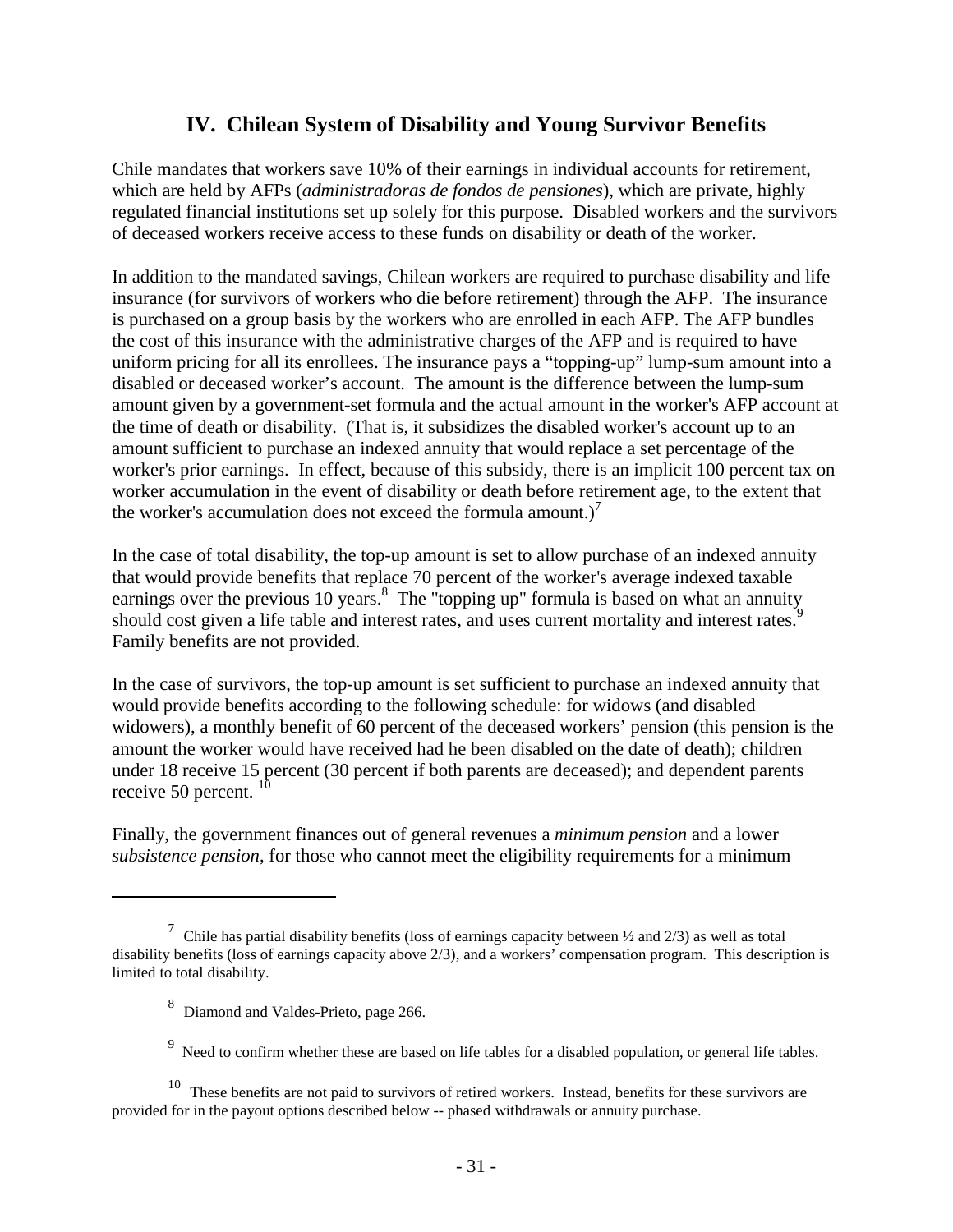pension. The minimum pension is available to retirees who: 1) have at least 20 years of contributions and whose accumulated funds do not yield the minimum level set by law; and 2) those who have chosen to receive phased withdrawals and have exhausted their funds because they outlived their life expectancy. The minimum pension is a flat amount set at about 85 percent of the legal minimum wage.<sup>11</sup> The minimum wage and the minimum pension are subject to ad hoc adjustments for inflation. It is estimated that about 30-40 percent of workers in the system may become eligible for a minimum pension due to low earnings, under reporting of earnings, or evasion of contributions once they have qualified for the minimum pension.<sup>12</sup>

The subsistence pension is available only to the aged and to disabled adults and is available to those who do not qualify for the minimum pension. In 1990, it was equivalent to about 10 percent of the average taxable salary after contributions.<sup>13</sup>

In Chile, a minimum basic pension for those who have contributed to the system has been in effect since 1952 and that concept has been retained, though modified, in the shift to a privatized system (Diamond and Valdez-Prieto). The Chilean data suggest that the minimum pension is an important safety net for workers and their families.

To apply the Chilean minimum pension -- of 85 percent of the minimum wage -- in the United States would yield a minimum Social Security pension here of about \$9,000 a year. This is considerably larger than the minimum statutory Social Security benefit or the federal guarantee under the means-tested SSI program -- currently \$484 a month or \$5,808 a year.

On becoming eligible to receive disability or survivor benefits, a Chilean worker or survivor has options for receiving monthly income similar to the options for a retired worker. That is, the individual is able to choose between:

- a sequence of phased withdrawals from the account (with maximum size limited by formula), such that the withdrawals would stretch out over the actuarial life expectancy of a retiree
- ! the purchase of an annuity on the private market from an insurance company (this option is allowed only if the annuity amount would be larger than the government-guaranteed minimum pension)
- ! or a combination of these two.

 $\overline{a}$ 

The Chilean topping-up mechanism poses a number of issues about incentives and equity if applied in the United States. Most proposals to shift the U.S. Social Security retirement benefits

 $11$  In December 1995, the monthly minimum pension was US\$133 for pensioners up to age 70 and US\$120 for pensioners age 70 and older, compared with the minimum wage of about US\$143, as reported in Kritzer, as reported in the April 1996 statistical bulletin for the SAFP.

<sup>&</sup>lt;sup>12</sup> Vittas and James, as reported in Kritzer.

<sup>&</sup>lt;sup>13</sup> Diamond and Valdez-Prieto, page 262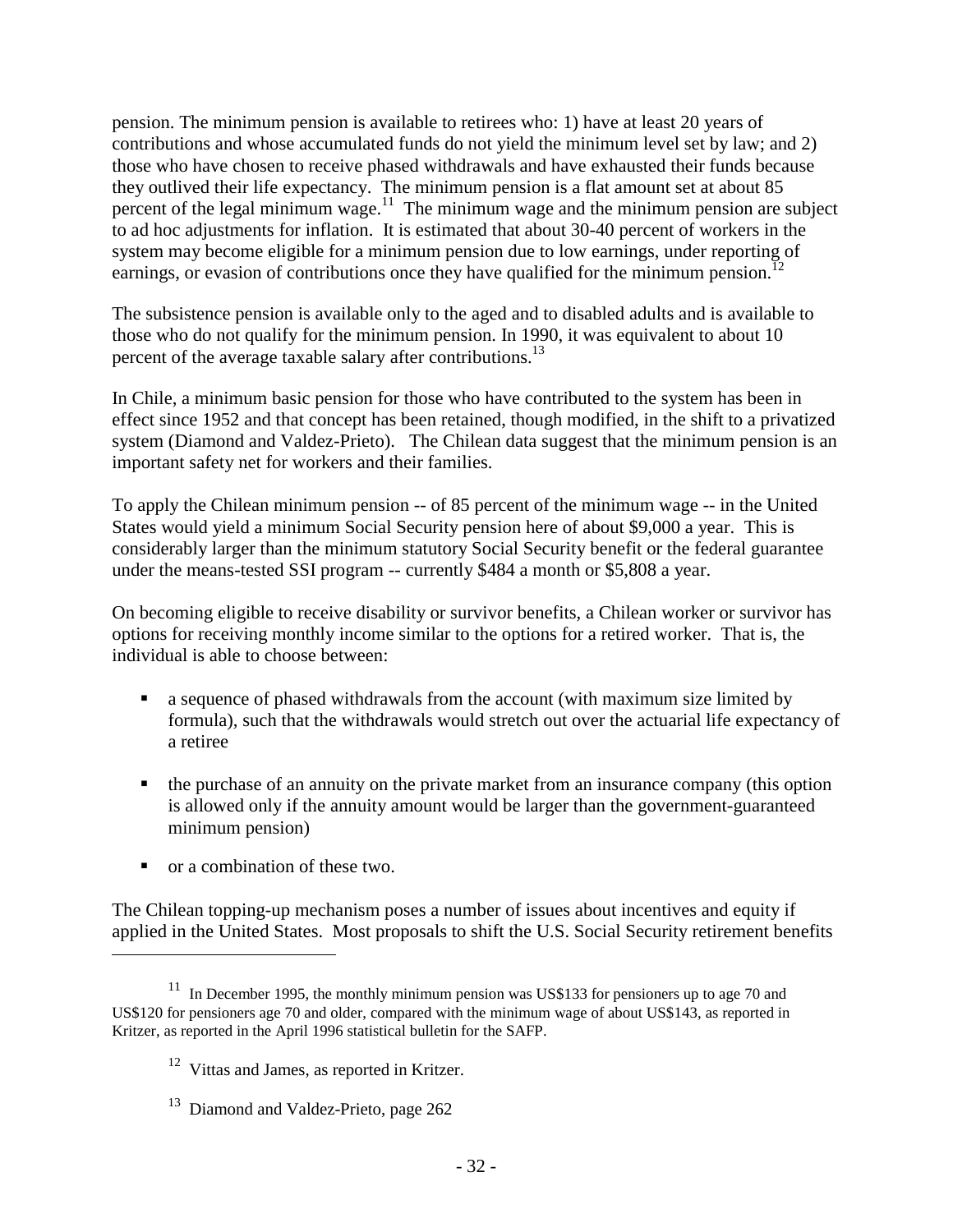to full or partial individual accounts are designed to retain the basic features of the social insurance-based system for providing disability and young survivor benefits*.*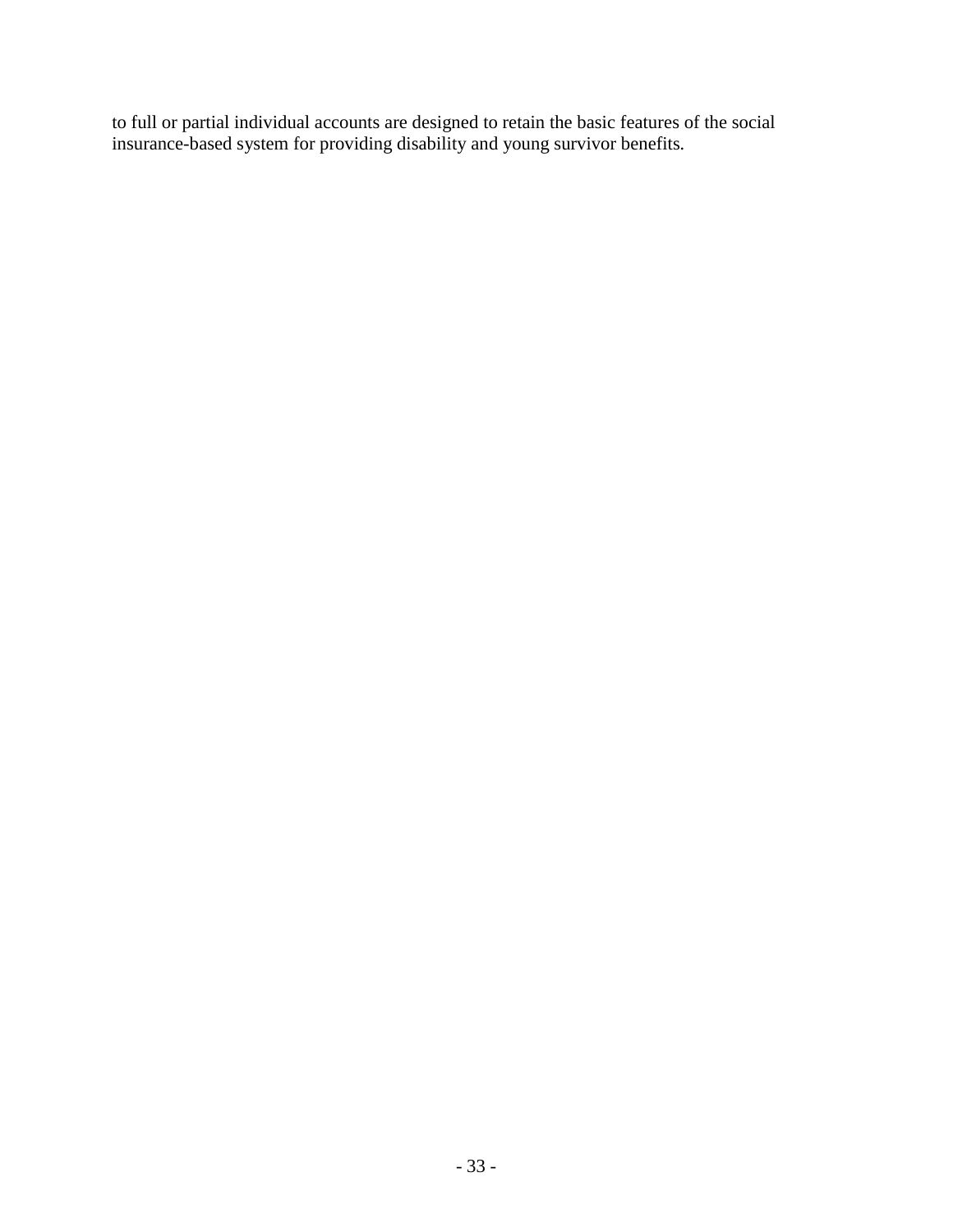# **V. Conclusion**

Providing for disability and young survivor benefits calls for an insurance-based approach, rather than an asset accumulation approach. The nature of the risk, where the financial risk is greatest for disability or death at a young age, does not permit covering this risk through an accumulation in individual accounts.

Providing insurance coverage, however, may be accomplished in a number of ways. Requiring purchase of private disability and life insurance through periodic premiums from workers is complicated by issues of insurability and the need for expanding coverage as earnings rise or families grow. Providing a lump-sum payment from the government to purchase a stream of income from a private insurer after disability or death raises numerous concerns about how the premium would be determined and how income would be managed if a disabled worker recovers.

The case for providing disability and young survivor insurance through a government-run social insurance seems compelling. The inability to finance individual disability and young survivor protection through DC accounts, and the intricacies involved in any attempt to craft a competitive private market to adequately provide insurance, suggest strongly that social insurance is the appropriate choice. While DC accumulations can provide for retirement income, in whole or in part, such accumulations do not serve as well as insurance, particularly social insurance, in providing income replacement protection in the event of disability or early death.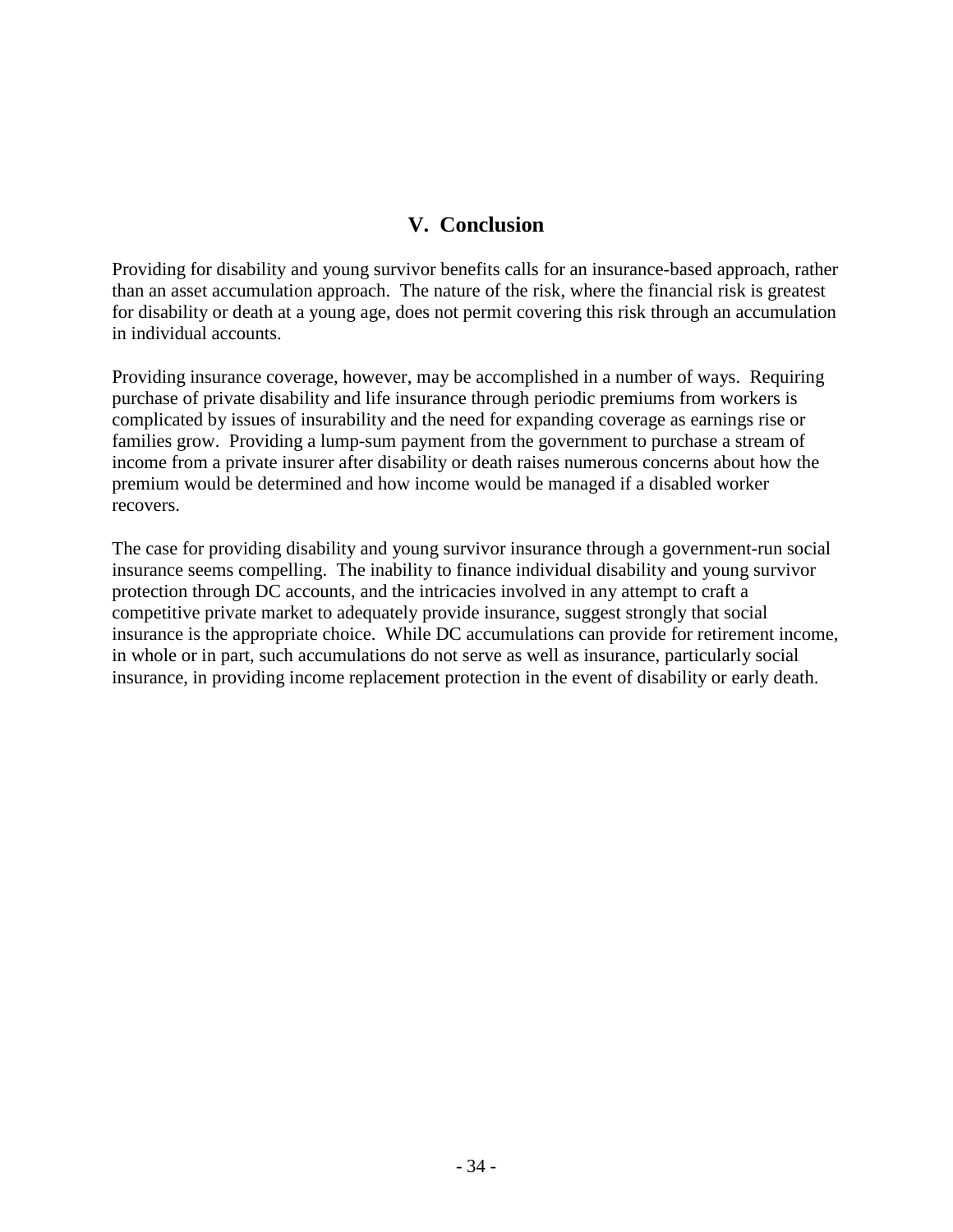#### **Sources**

Benna, R. Theodore. 1997. *Helping Employees Achieve Retirement Security*, Investors Press, Washington Depot, CT.

Boggs, Don. (1995). Health Insurance Association of America, Disability Insurance Task Force, personal communication.

Cavanaugh, Francis X. 1996. *The Truth about the National Debt: Five Myths and One Reality*, Harvard Business School Press, Boston, MA

Diamond, Peter. E-mail, fall 1996

Diamond, Peter and Salvador Valdes-Prieto. 1994. "Social Security Reforms" in *The Chilean Economy: Policy Lessons and Challenges*, Barry Bosworth, Rudiger Dornbusch, Paul Laban (eds.). Washington, DC: Brookings Institution, pp. 257-357

Heclo, Hugh, (1998 forthcoming). "A Political Science Perspective on Social Security Reform," in *Framing the Social Security Debate: Values, Politics and Economics,* Arnold, R.D., Graetz, M. and Munnell, A.M., (eds), National Academy of Social Insurance, Washington, DC: The Brookings Institution Press

Kearney, Grundmann and Gallicchio, (1994). "The Influence of Social Security and SSI Payments on the Poverty Status of Families with Children," *Social Security Bulletin*, vol. 57, No. 2, Summer 1994

Kearney, Grundmann and Gallicchio, "The Influence of Social Security and SSI Payments on the Poverty Status of Families with Children," *Social Security Bulletin*, vol. 58, No. 3, Fall 1995

Kelley, William B., (1986) "A Death and Disability Life Table for the 1966 Birth Cohort," Actuarial Note #129, Office of the Actuary, Social Security Administration, December.

Kritzer, Barbara E., "Privatizing Social Security: The Chilean Experience," *Social Security Bulletin*, vol 59, No. 3, Fall 1996, pp. 45-55

Mashaw, J.L. and Virginia P. Reno (eds.), (1996). *Balancing Security and Opportunity: The Challenge of Disability Income Policy,* National Academy of Social Insurance, Washington, DC.

Mitchell, O.S., Poterba, J.M. and Warshawsky, M.J. *New Evidence on the Moneysworth of Individual Annuities*, 1997.

Myers, Robert J. "Chile's Social Security Reform, After Ten Years," *Benefits Quarterly,* Third Quarter, 1992, pp. 41-55.

Reno, V. P., J.L. Mashaw, and B. Gradison (eds.), (1997). *Disability: Challenges for Social Insurance, Health Care Financing and Labor Market Policy*, National Academy of Social